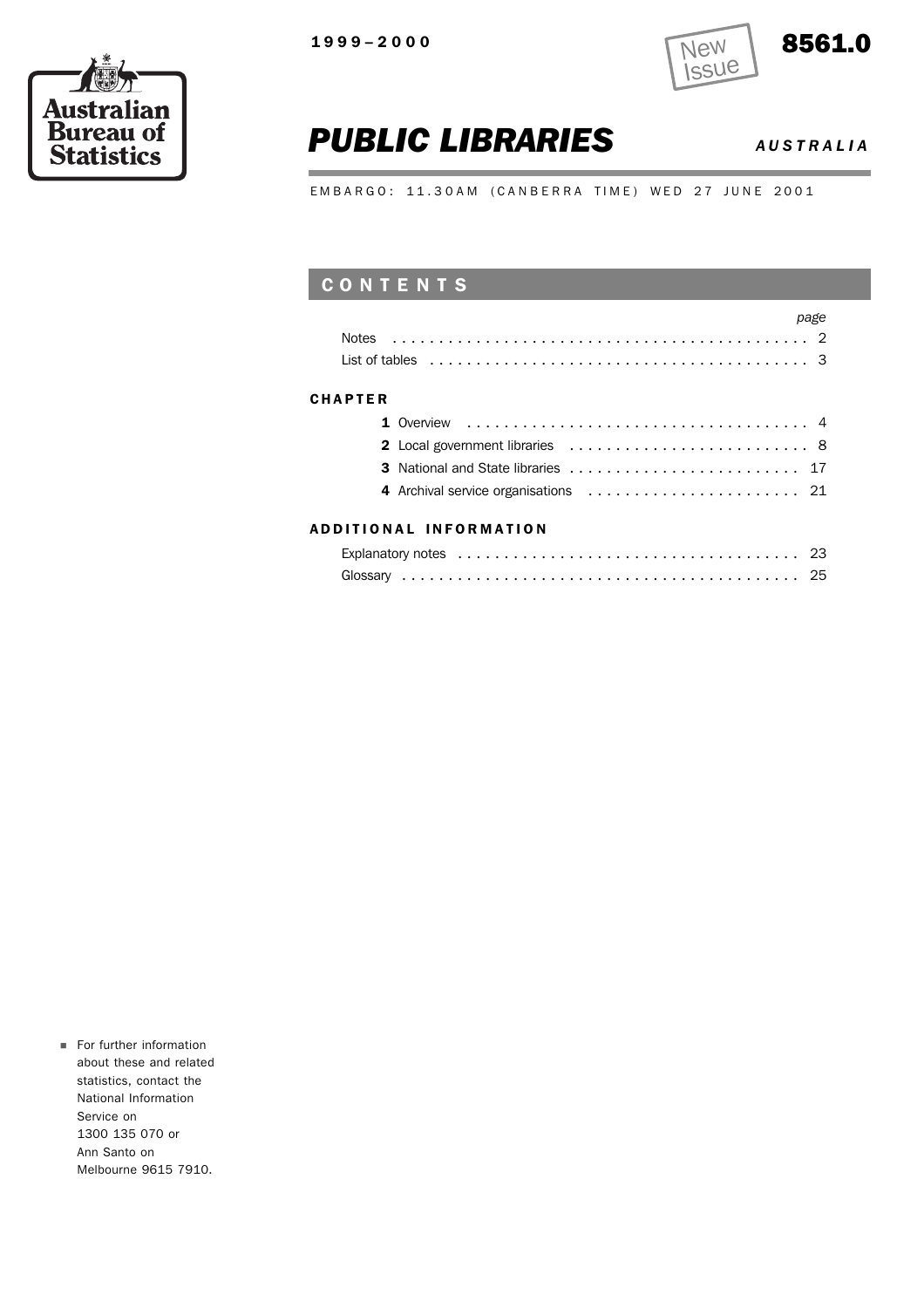## NOTES

| <b>INTRODUCTION</b>                    | This publication presents results, in respect of the 1999–2000 financial year, from an<br>Australian Bureau of Statistics (ABS) census of local government libraries, National and<br>State libraries and archival service organisations. It is the second ABS census of the<br>industry with the previous collection being conducted in respect of 1996-1997. |
|----------------------------------------|----------------------------------------------------------------------------------------------------------------------------------------------------------------------------------------------------------------------------------------------------------------------------------------------------------------------------------------------------------------|
|                                        | This publication is one of a series to be issued in respect of 1999–2000 for a range of<br>cultural services industries. Other publications in this series are:                                                                                                                                                                                                |
|                                        | Botanic Gardens, Australia, 1999-2000 (Cat. no. 8563.0); released April 2001                                                                                                                                                                                                                                                                                   |
|                                        | Motion Picture Exhibition, Australia, 1999-2000 (Cat. no. 8654.0); released May 2001                                                                                                                                                                                                                                                                           |
|                                        | Video Hire Industry, Australia, 1999-2000 (Cat. no. 8562.0); released May 2001                                                                                                                                                                                                                                                                                 |
|                                        | Museums, Australia, 1999–2000 (Cat. no. 8560.0)                                                                                                                                                                                                                                                                                                                |
|                                        | Television Industry, Australia, 1999–2000 (Cat. no. 8559.0)                                                                                                                                                                                                                                                                                                    |
|                                        | Performing Arts, Australia, 1999-2000 (Cat. no. 8697.0)                                                                                                                                                                                                                                                                                                        |
|                                        | Commercial Art Galleries, Australia, 1999-2000 (Cat. no. 8651.0)                                                                                                                                                                                                                                                                                               |
|                                        | Film and Video Production and Distribution, Australia, 1999-2000 (Cat. no. 8679.0)                                                                                                                                                                                                                                                                             |
| <b>COMMENTS ON THIS</b><br>PUBLICATION | The ABS welcomes comments and suggestions from users recommending industries and<br>data items for inclusion in future surveys. These comments should be addressed to the<br>Director, Service Industries Surveys, Australian Bureau of Statistics, PO Box 10 Belconnen<br>ACT 2616.                                                                           |
| ROUNDING                               | Where figures have been rounded discrepancies may occur between the sum of<br>component items and the total.                                                                                                                                                                                                                                                   |
| ABBREVIATIONS                          |                                                                                                                                                                                                                                                                                                                                                                |
|                                        | Australian Bureau of Statistics<br>ABS<br>Australian and New Zealand Standard Industrial Classification<br><b>ANZSIC</b><br>OPAC online public access catalogue                                                                                                                                                                                                |

Dennis Trewin Australian Statistician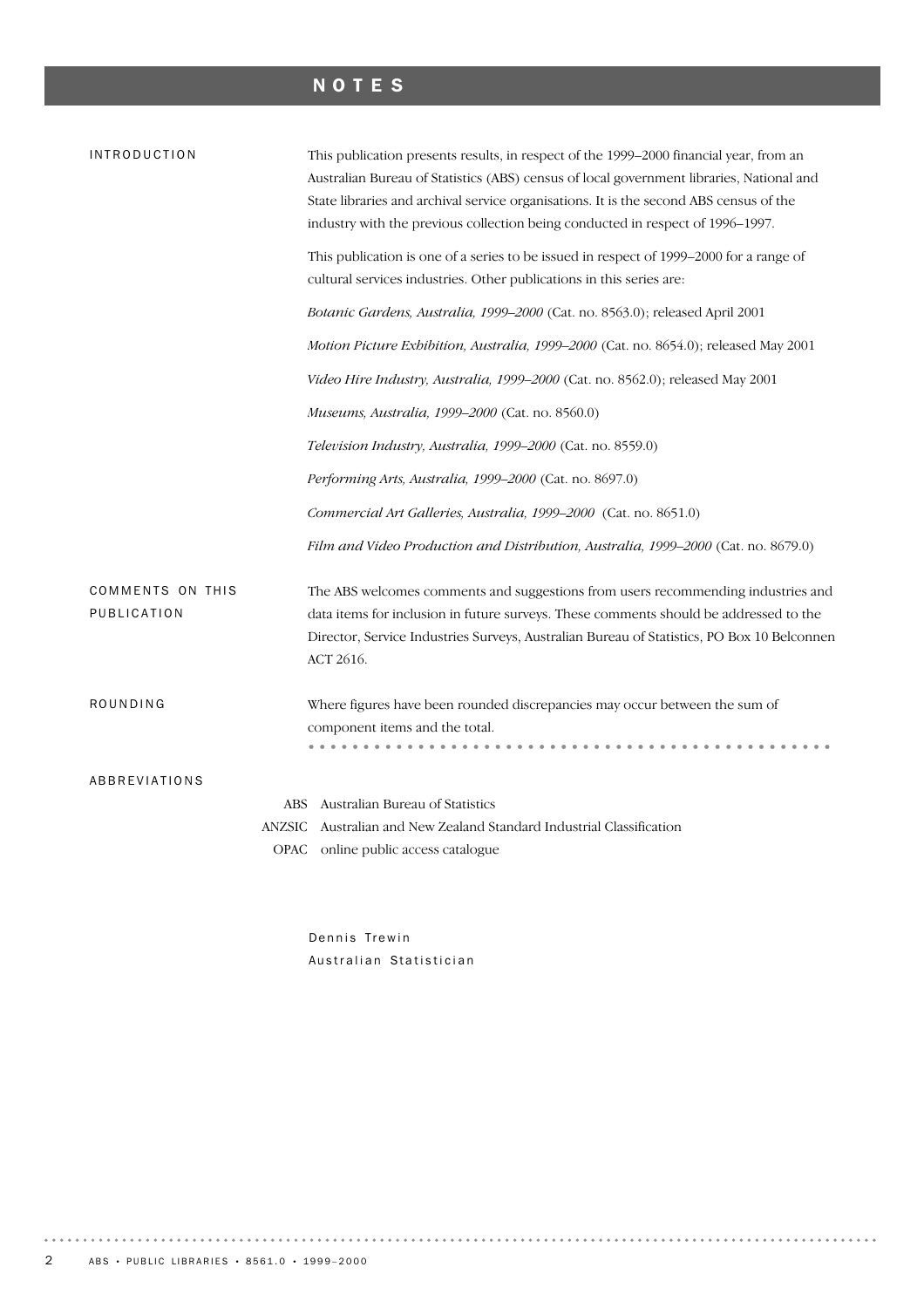|                                | page                                                                                                                        |
|--------------------------------|-----------------------------------------------------------------------------------------------------------------------------|
| OVERVIEW                       |                                                                                                                             |
| 1.1                            |                                                                                                                             |
| LOCAL GOVERNMENT LIBRARIES     |                                                                                                                             |
| 2.1                            |                                                                                                                             |
| 2.2                            |                                                                                                                             |
| 2.3                            |                                                                                                                             |
| 2.4                            |                                                                                                                             |
| 2.5                            |                                                                                                                             |
| 2.6                            |                                                                                                                             |
| 2.7                            |                                                                                                                             |
| NATIONAL AND STATE LIBRARIES   |                                                                                                                             |
| 3.1                            | Income and expenses $\dots \dots \dots \dots \dots \dots \dots \dots \dots \dots \dots \dots \dots \dots \dots \dots \dots$ |
| 3.2                            |                                                                                                                             |
| 3.3                            |                                                                                                                             |
| ARCHIVAL SERVICE ORGANISATIONS |                                                                                                                             |
| 4.1                            |                                                                                                                             |

. . . . . . .

 $\begin{array}{cccccccccccccc} \bullet & \bullet & \bullet & \bullet & \bullet & \bullet & \bullet & \bullet \end{array}$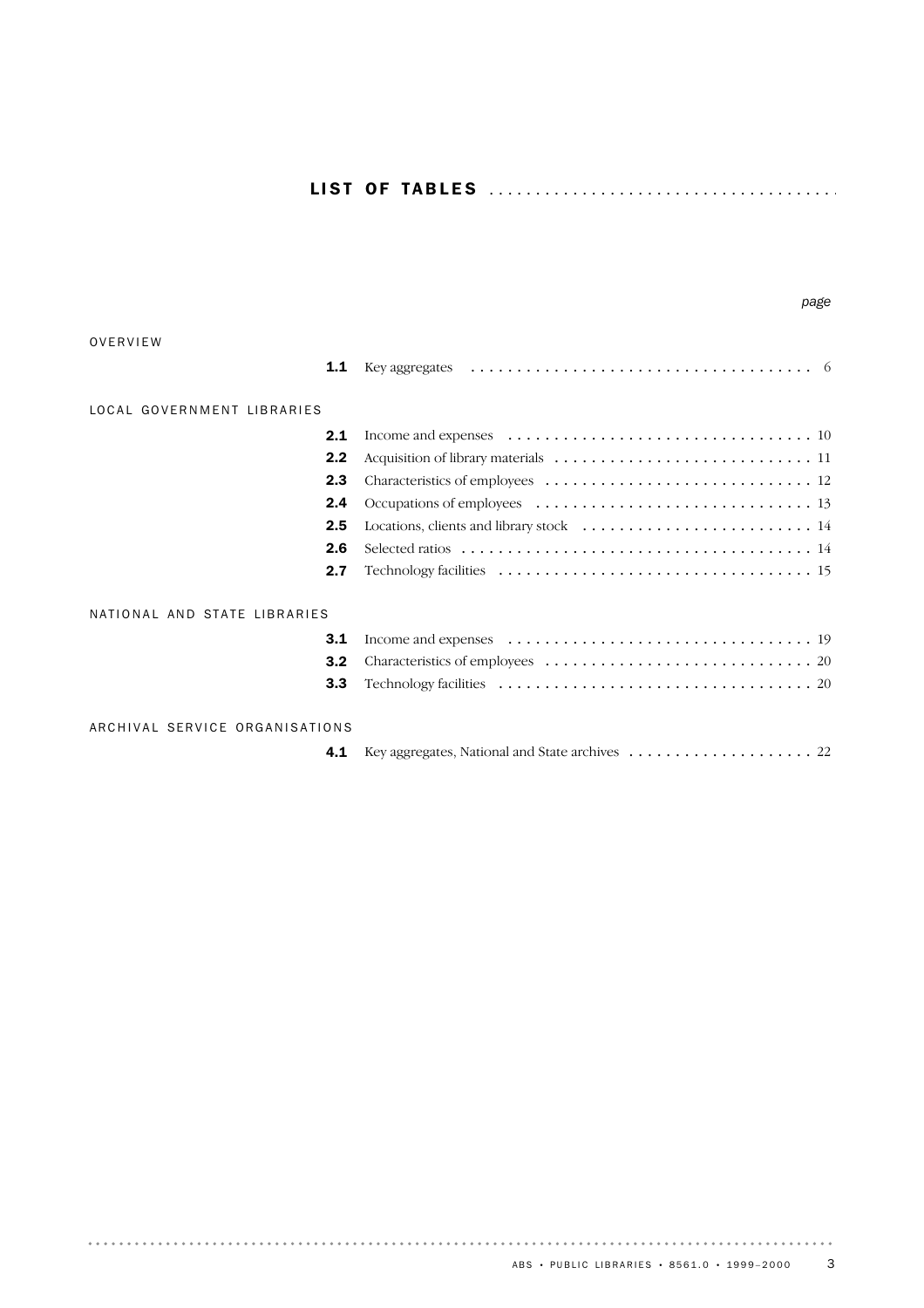CHAP T E R 1 OVERVIEW ........................................... .

### INTRODUCTION

This publication presents results, in respect of the 1999–2000 financial year, from an Australian Bureau of Statistics (ABS) census of local government libraries, National and State libraries and archival service organisations. Libraries with restricted access such as those operated by educational institutions (universities and schools), and libraries operated by businesses and organisations for internal reference purposes, were excluded from the collection.

There are three broad models for the operation of local government libraries in Australia:

- A centralised model, which operates in South Australia, Western Australia, Tasmania and the Australian Capital Territory, where the acquisition, cataloguing and processing of all library stock are generally the responsibility of the State library or a single government department, with the individual locations being responsible for the service delivery.
- A coordinated model, which operates in New South Wales and Victoria, where each library location is responsible for the total provision of library services, receiving support from the State and local government in the form of subsidies, grants and materials, and
- A combination of these two models, which operates in Queensland and the Northern Territory.

There are also a number of joint use local government library locations (e.g. combined local government and school libraries) in South Australia, Western Australia, and the Australian Capital Territory which have been included in the scope of the collection. For purposes of this publication, the Australian Capital Territory libraries have been treated as local government libraries, because of the manner in which they operate.

Therefore, care should be taken in comparing State and Territory data as the allocation of income, expenses and employment may be treated differently according to the mode of operation.

At the end of June 2000, there were 505 local government library organisations with 1,510 library locations, 8 National and State library organisations with 26 locations, and 8 National and State archive organisations with 27 locations operating in Australia. SUMMARY INFORMATION

> The total library holding stock of these organisations was 54.3 million books and other library materials at the end of June 2000, of which 36.4 million were available as lending stock and 17.9 million as non-lending stock. This holding stock represented a 3% increase in lending stock and a 6% increase in non-lending stock since June 1997.

> During 1999–2000, there were 99.4 million visits to local government, National and State libraries, which represented an 11% increase in visits since 1996–1997. In comparison, there were 11.8 million visits to botanic gardens and 79.4 million paid admissions to motion picture cinemas during the same period.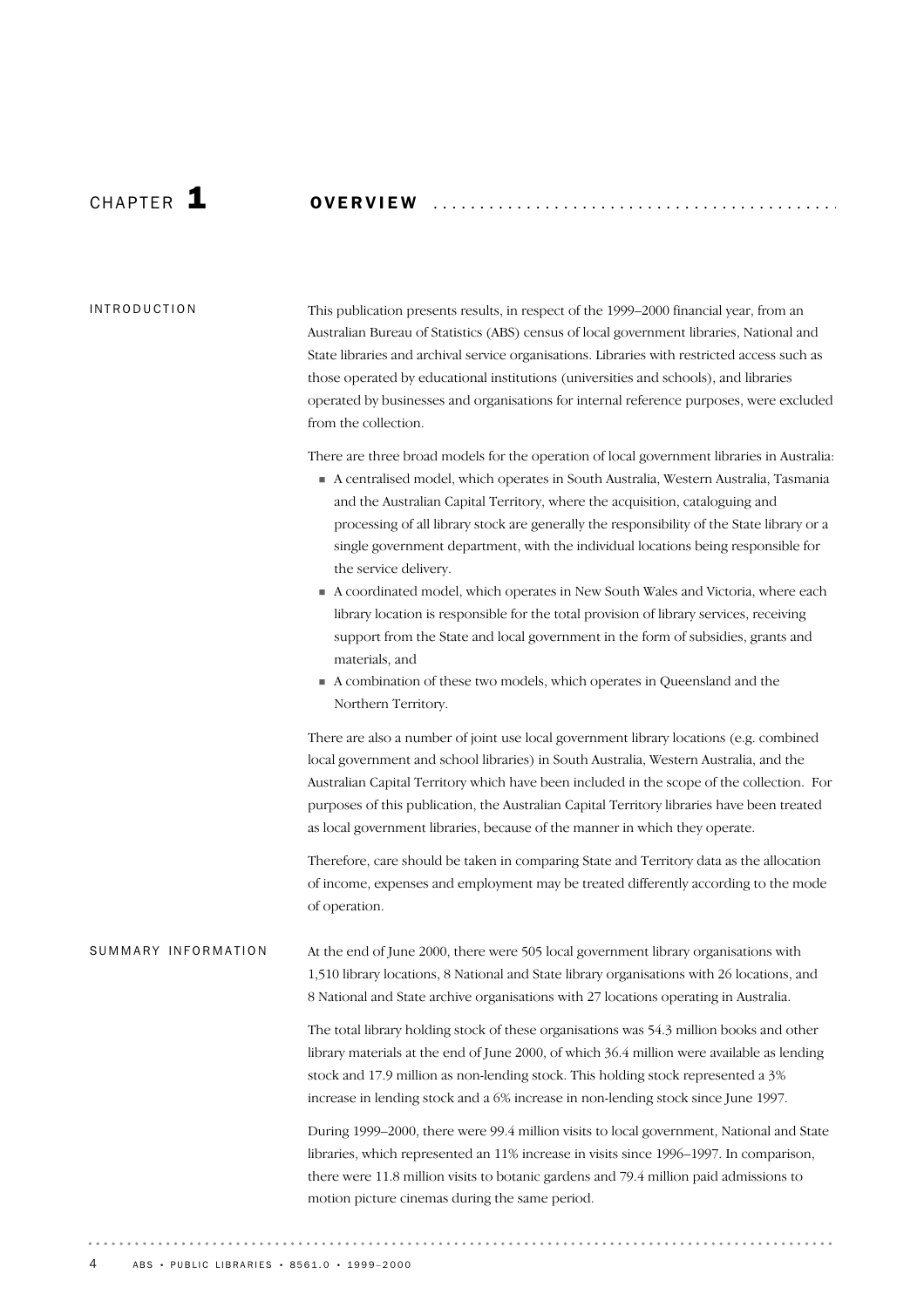### SUMMARY INFORMATION *continued*

. . . . . . . . . .

Libraries and archives are particularly reliant on government funding for their operation with 91% (\$725 million) of total income being sourced from government funding.

In total, 12,596 employees worked for libraries and archives at the end of June 2000, and 5,150 volunteers worked for libraries and archives during the month of June 2000.

The remainder of this publication presents more detailed information on these data, separately for local government libraries (Chapter 2), National and State libraries (Chapter 3) and archival organisations (Chapter 4).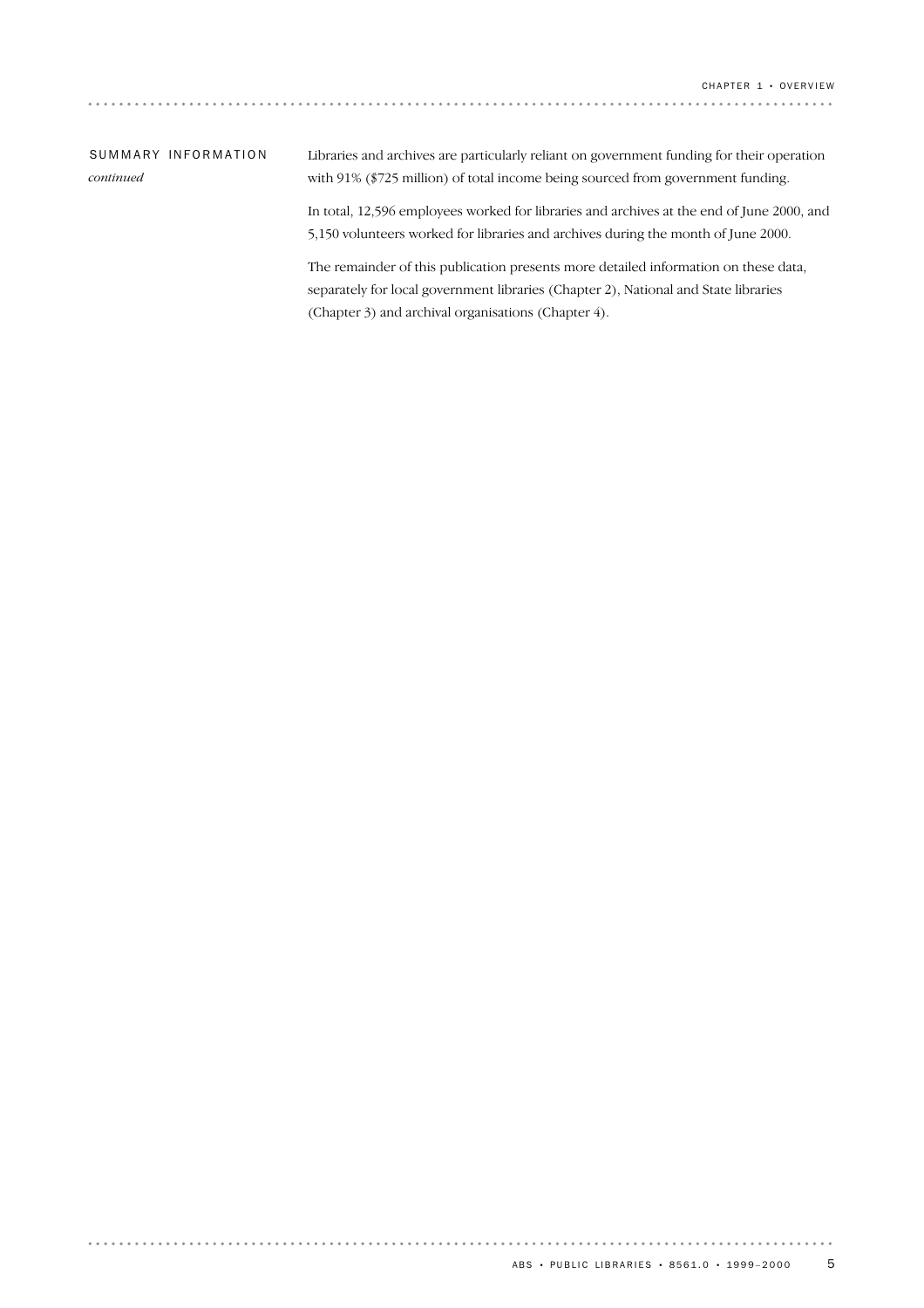|                                                            |              | LOCAL      |           | NATIONAL AND         |                       | NATIONAL AND         |           |
|------------------------------------------------------------|--------------|------------|-----------|----------------------|-----------------------|----------------------|-----------|
|                                                            |              | GOVERNMENT |           | <b>STATE</b>         |                       | <b>STATE</b>         |           |
|                                                            |              |            | LIBRARIES | LIBRARIES            | $\cdot \cdot \cdot$ . | ARCHIVES             | .         |
|                                                            |              |            |           |                      |                       |                      |           |
|                                                            |              | 1996-97    | 1999-2000 | 1996-97              | 1999-2000             | 1996-97              | 1999-2000 |
|                                                            |              |            |           |                      |                       |                      |           |
| Organisations at end June                                  | no.          | 522        | 505       | 8                    | 8                     | 8                    | 8         |
| Locations at end June                                      | no.          | 1526       | 1510      | r26                  | 26                    | r27                  | 27        |
| Visits to library locations                                | '000         | 84 730.1   | 93 335.1  | 4834.5               | 6 0 63.5              | na                   | na        |
| Library holdings at end June                               |              |            |           |                      |                       |                      |           |
| Lending stock                                              | '000         | 35 489.2   | 36 416.4  | $\ddot{\phantom{0}}$ |                       | $\ddot{\phantom{a}}$ | .,        |
| Non-lending stock                                          | '000         | 2671.8     | 2963.9    | 14 198.8             | 14 9 25.0             | na                   | na        |
| Total                                                      | '000         | 38 161.0   | 39 380.3  | 14 198.8             | 14 925.0              | na                   | na        |
| Employees at end June 2000                                 |              |            |           |                      |                       |                      |           |
| Librarians and archivists                                  | no.          | 2 2 9 8    | 2 4 2 2   | 788                  | 732                   | 338                  | 359       |
| Other employees                                            | no.          | 6 2 9 5    | 7 1 7 0   | 1 2 8 1              | 1516                  | 384                  | 397       |
| Total                                                      | no.          | 8 5 9 3    | 9592      | 2 0 6 9              | 2 2 4 8               | 722                  | 756       |
| Volunteers during June 2000<br>Volunteer hours during June | no.          | na         | 4 4 9 3   | na                   | np                    | na                   | np        |
| 2000                                                       | no.          | na         | 30 647    | na                   | np                    | na                   | np        |
| Income                                                     |              |            |           |                      |                       |                      |           |
| Government funding<br>Income from services to              | \$m\$        | 379.3      | 455.7     | 116.0                | 190.9                 | 57.0                 | 78.2      |
| clients                                                    | \$m          | 14.3       | 17.1      | 13.7                 | 11.4                  | 5.9                  | 8.2       |
| Other income                                               | \$m          | 5.4        | 5.3       | 18.1                 | 24.7                  | $-0.4$               | 0.8       |
| Total                                                      | \$m          | 398.9      | 478.0     | 147.8                | 227.0                 | 62.5                 | 87.2      |
| Expenses                                                   |              |            |           |                      |                       |                      |           |
| Wages and salaries                                         | \$m          | 209.5      | 244.0     | 73.2                 | 88.0                  | 26.1                 | 30.1      |
| Other expenses                                             | $\mathsf{m}$ | 159.3      | 212.5     | 87.2                 | 144.1                 | 37.3                 | 48.2      |
| Total                                                      | $\mathsf{m}$ | 368.8      | 456.4     | 160.3                | 232.1                 | 63.4                 | 78.3      |

. . . . . . . .

r revised

 $\alpha$  is a set  $\alpha$ 

na not available

.. not applicable

np not available for publication but included in totals where applicable, unless otherwise indicated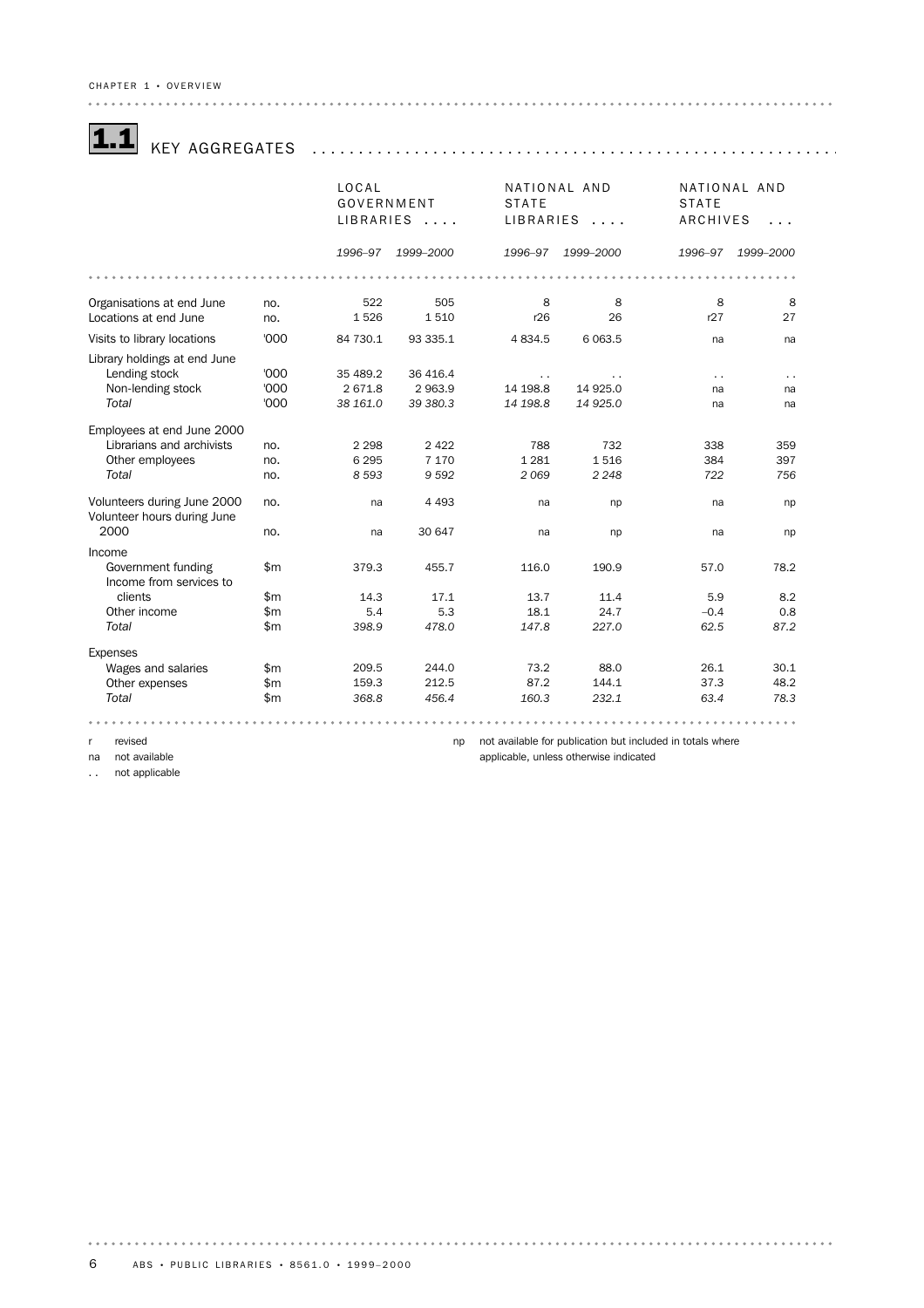# 1.1 KEY AGGREGATES *continued* .................................................. .

|                                                            |      | TOTAL    |           |  |  |  |  |
|------------------------------------------------------------|------|----------|-----------|--|--|--|--|
|                                                            |      | 1996-97  | 1999-2000 |  |  |  |  |
|                                                            |      |          |           |  |  |  |  |
| Organisations at end June                                  | no.  | 538      | 521       |  |  |  |  |
| Locations at end June                                      | no.  | r1 579   | 1563      |  |  |  |  |
| Visits to library locations                                | '000 | 89 564.6 | 99 398.6  |  |  |  |  |
| Library holdings at end June                               |      |          |           |  |  |  |  |
| Lending stock                                              | '000 | 35 489.3 | 36 416.4  |  |  |  |  |
| Non-lending stock                                          | '000 | 16870.6  | 17888.9   |  |  |  |  |
| Total                                                      | '000 | 52 359.9 | 54 305.3  |  |  |  |  |
| Employees at end June 2000                                 |      |          |           |  |  |  |  |
| Librarians and archivists                                  | no.  | 3424     | 3513      |  |  |  |  |
| Other employees                                            | no.  | 7 9 6 0  | 9083      |  |  |  |  |
| Total                                                      | no.  | 11 384   | 12 596    |  |  |  |  |
| Volunteers during June 2000<br>Volunteer hours during June | no.  | na       | 5 1 5 0   |  |  |  |  |
| 2000                                                       | no.  | na       | 33 790    |  |  |  |  |
| Income                                                     |      |          |           |  |  |  |  |
| Government funding<br>Income from services to              | \$m  | 552.2    | 724.8     |  |  |  |  |
| clients                                                    | \$m  | 33.9     | 36.6      |  |  |  |  |
| Other income                                               | \$m  | 23.0     | 30.7      |  |  |  |  |
| Total                                                      | \$m  | 609.2    | 792.2     |  |  |  |  |
| <b>Expenses</b>                                            |      |          |           |  |  |  |  |
| Wages and salaries                                         | \$m  | 308.7    | 362.1     |  |  |  |  |
| Other expenses                                             | \$m  | 283.8    | 404.8     |  |  |  |  |
| Total                                                      | \$m  | 592.5    | 766.9     |  |  |  |  |
|                                                            |      |          |           |  |  |  |  |

r revised

na not available

. . . . . . . . . . . . . . . . . . . .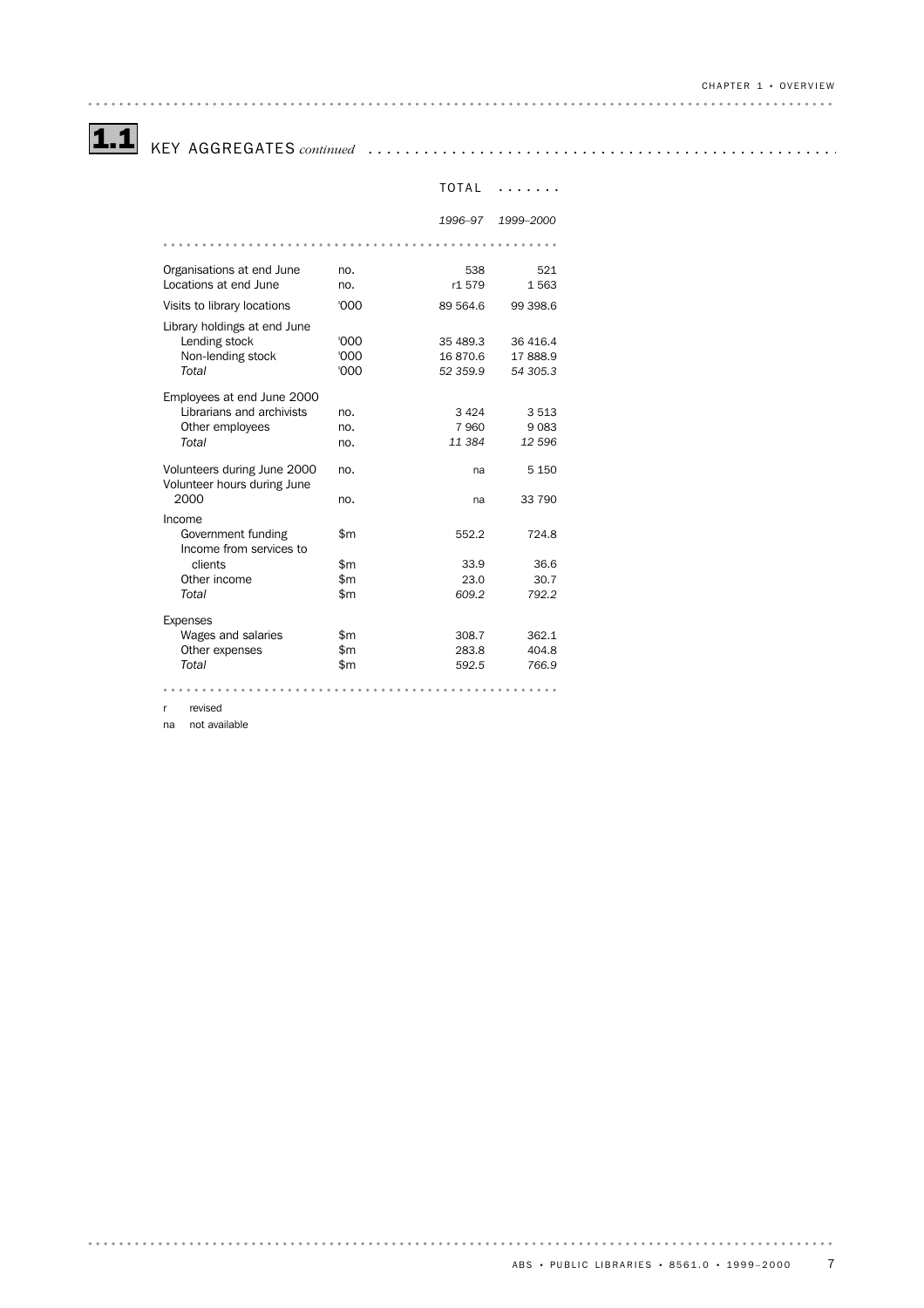### CHAPTER 2 LOCAL GOVERNMENT LIBRARIES ...................

The 1,510 local government library locations received \$478 million in total income during 1999–2000. Government funding of \$456 million accounted for 95% of this income. This proportion varied between States and Territories with government funding in the Australian Capital Territory being 92% of total income for local government libraries and Victoria being 93% compared to 98% for the Northern Territory. INCOME AND EXPENSES

> The other major source of income was services to clients (e.g. photocopying charges, binding, late charges) which accounted for \$17 million. Local government libraries in New South Wales and Victoria accounted for \$7 million and \$5 million respectively of this income from services to clients.

Total expenses of local government libraries was \$456 million, of which \$270 million (59%) was accounted for by labour costs. The major component of labour costs was wages and salaries of \$244 million which averaged \$25,400 per employee.

Other major expenses of local government libraries included (current) purchases of library materials (\$37 million), repair and maintenance expenses (\$22 million), telecommunication expenses (\$9 million) and paper, printing and stationery expenses (\$6 million).

The total expenditure on the purchases of library materials by local government libraries in 1999-2000 was \$92 million. Of this amount \$37 million was current expenditure (i.e. expensed in the year of purchase as referred to in the previous paragraph) and \$55 million was for capital purchases (i.e. treated as the purchase of an asset and depreciated over a number of years). The accounting treatment for the acquisition of library materials (i.e. as current or capital expenditure) varies between States and Territories (as shown in table 2.2) and hence affects the current expense profile of each State or Territory.

Major contributors to Other expenses for library operations (\$107 million), included property rental, administration and depreciation.

During June 2000, there were 14,085 persons working in local government libraries, comprising 9,592 employees at the end of June and 4,493 volunteers who worked some time during the month of June. EMPLOYMENT

> Of the 9,592 employees, 4,254 worked as permanent full-time, 3,013 worked as permanent part-time and 2,325 worked on a casual basis. Of the total number of employees, 39% (3,735 persons) were qualified either as librarians (2,422 persons) or library technicians (1,313 persons). The proportion of librarians to total employees was highest in New South Wales, Victoria and Western Australia with each States proportion being 27%.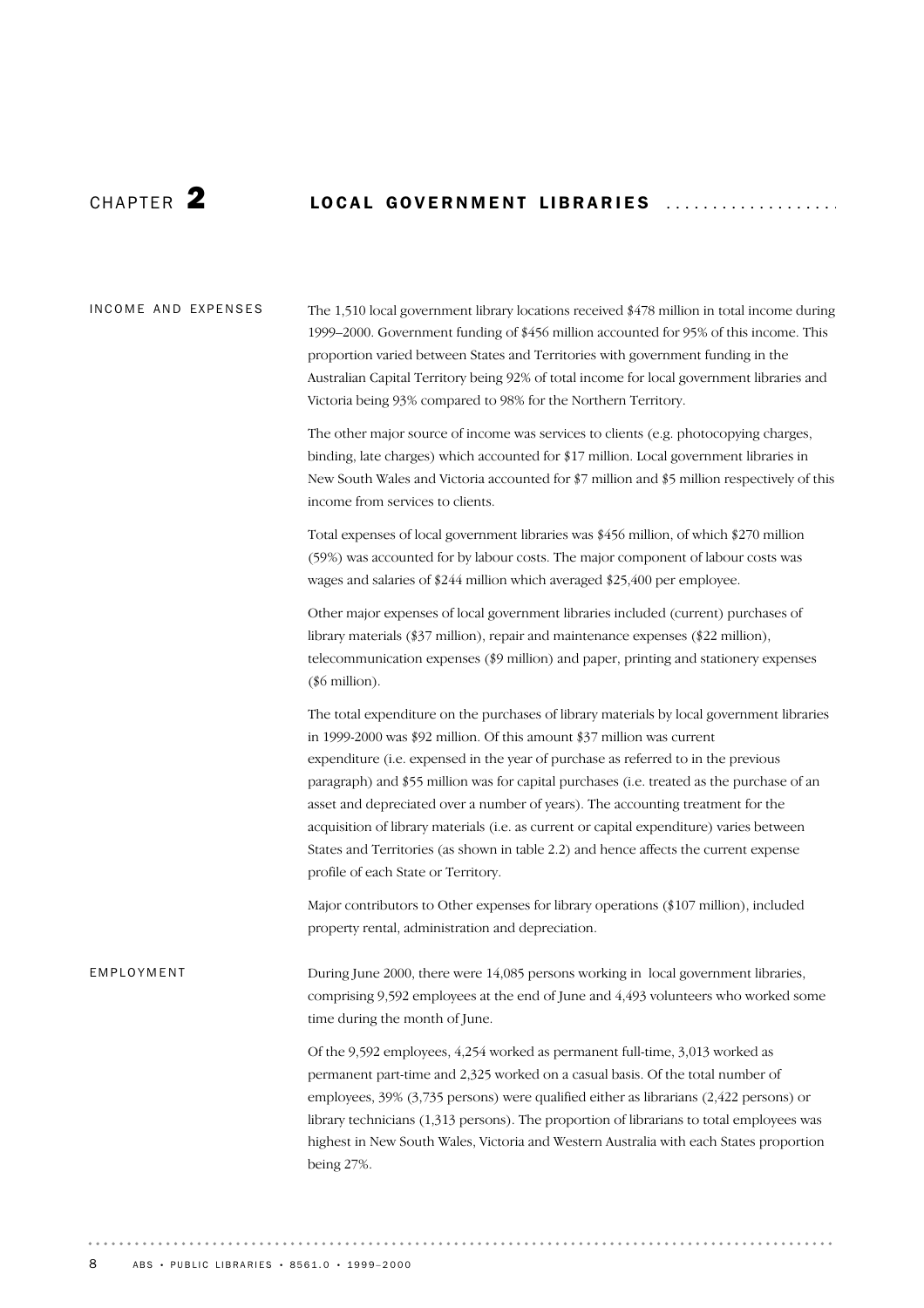| EMPLOYMENT continued                | Female employees accounted for 87% of the employees in local government libraries,<br>with 85% of librarians and 91% of library technicians being females.                                                                                                                                                                                                                                                                                                                                                                                             |
|-------------------------------------|--------------------------------------------------------------------------------------------------------------------------------------------------------------------------------------------------------------------------------------------------------------------------------------------------------------------------------------------------------------------------------------------------------------------------------------------------------------------------------------------------------------------------------------------------------|
|                                     | The 4,493 volunteers in local government libraries during June 2000 worked<br>30,647 hours, which represented 6.8 hours per volunteer for the month.                                                                                                                                                                                                                                                                                                                                                                                                   |
| CLIENTS AND LIBRARY<br><b>STOCK</b> | During 1999–2000, there were 93.3 million visits to local government libraries, which<br>represented 4.9 visits per head of population for the year. This compares with 4.6 visits<br>per head of population in 1996-97. Per head of population, local government libraries<br>were visited more than the Australian average in South Australia (6.7 visits), the<br>Australian Capital Territory (5.7 visits), Tasmania (5.6 visits) and Victoria (5.0 visits) and<br>far less in Western Australia (3.6 visits) and Northern Territory (4.1 visits). |
|                                     | These visits resulted in local government library loans of 162 million books and other<br>materials, representing a ratio of 1.7 loans per visit.                                                                                                                                                                                                                                                                                                                                                                                                      |
|                                     | The sparseness of the population in Western Australia and Northern Territory is reflected<br>in their relatively high number of locations (216 and 27 locations respectively), resulting<br>in one location per 8,500 persons in Western Australia and one location per 7,200<br>persons in Northern Territory. These proportions compare to the Australian average of<br>one library location per 12,700 persons.                                                                                                                                     |
|                                     | At the end of June 2000, local government libraries had holding stock of 39.4 million<br>books and other library materials, of which 36.4 million books and other library materials<br>were available as lending stock. The ratio of book loans to book stock was 4.0, with<br>Tasmania being the highest at 6.2 and South Australia the lowest at 3.3.                                                                                                                                                                                                |
| TECHNOLOGY FACILITIES<br>AND USE    | At the end of June 2000, local government libraries contained 11,510 personal<br>computers, of which 5,220 were for public use and 6,290 were for library staff use only.<br>A numberof these workstations had different and multiple uses.                                                                                                                                                                                                                                                                                                            |
|                                     | There were 2,832 internet workstations in local government libraries, which was a 242%<br>increase on the 827 internet workstations at the end of June 1997. At the end of June<br>2000, there were 1.9 internet workstations per local government library location with the<br>Australian Capital Territory having the highest number with 3.4 workstations per location<br>and Western Australia being the lowest at 1.3 workstations per location.                                                                                                  |
|                                     | In addition, local government libraries had 2,967 online public access catalogue (OPAC)<br>workstations which equated to 2.0 per location and 1,882 CD-ROM workstations which<br>equated to 1.3 per location.                                                                                                                                                                                                                                                                                                                                          |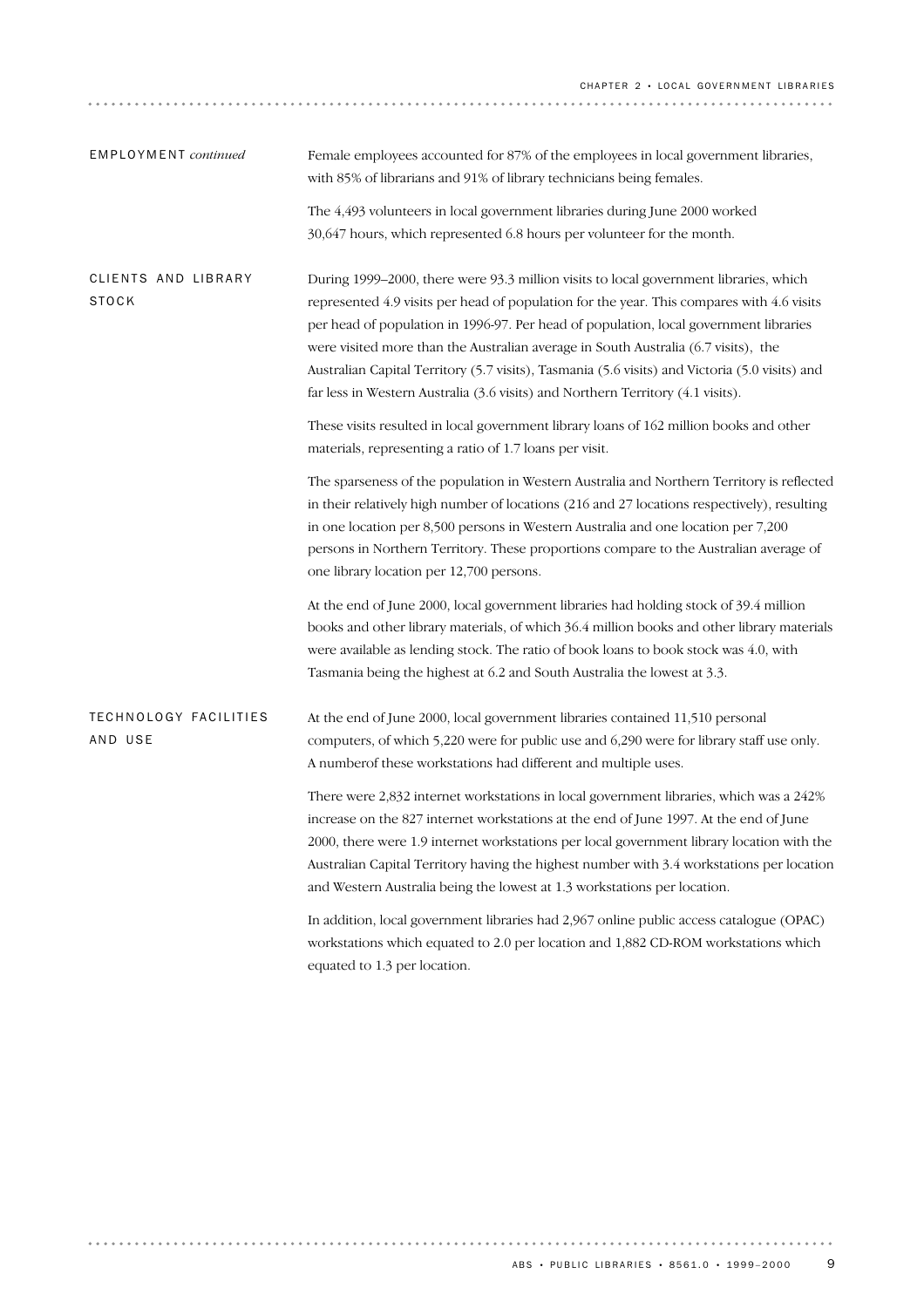## 2.1 INCOME AND EXPENSES, Local Government Libraries ............................

|                                         | New<br>South<br>Wales | Victoria | Queensland | South<br>Australia       | Western<br>Australia | Tasmania      |
|-----------------------------------------|-----------------------|----------|------------|--------------------------|----------------------|---------------|
|                                         | \$m\$                 | \$m      | \$m\$      | \$m                      | \$m                  | $\mathsf{Sm}$ |
|                                         |                       |          |            |                          |                      |               |
| Income                                  |                       |          |            |                          |                      |               |
| Government funding                      |                       |          |            |                          |                      |               |
| Federal and State/Territory             |                       |          |            |                          |                      |               |
| government                              | 11.5                  | 22.9     | 28.2       | 20.8                     | 12.6                 | 9.1           |
| Local government                        | 128.1                 | 68.1     | 71.5       | 26.3                     | 42.8                 |               |
| Total                                   | 139.6                 | 91.0     | 99.8       | 47.1                     | 55.4                 | 9.1           |
| Income from services to clients         | 6.8                   | 4.6      | 2.2        | 1.0                      | 1.3                  | 0.3           |
| Financial sponsorships and other        |                       |          |            |                          |                      |               |
| income                                  | 2.0                   | 2.0      | 0.5        | 0.5                      | 0.2                  | 0.1           |
| <b>Total income</b>                     | 148.4                 | 97.6     | 102.5      | 48.6                     | 56.9                 | 9.5           |
| <b>Expenses</b>                         |                       |          |            |                          |                      |               |
| Labour costs                            |                       |          |            |                          |                      |               |
| Wages and salaries                      | 81.6                  | 53.8     | 45.3       | 21.3                     | 27.2                 | 7.1           |
| Employer contributions to               |                       |          |            |                          |                      |               |
| superannuation funds                    | 6.3                   | 4.4      | 4.0        | 1.4                      | 2.5                  | 0.8           |
| Workers' compensation costs             | 2.5                   | 0.9      | 0.6        | 0.6                      | 0.7                  |               |
| Fringe benefits tax                     | 0.2                   | 0.2      |            |                          | 0.1                  |               |
| Total                                   | 90.5                  | 59.2     | 49.9       | 23.4                     | 30.4                 | 7.9           |
| Online subscription payments            | 0.6                   | 0.2      | 0.2        | 0.1                      | 0.1                  |               |
| Freight and cartage expenses            | 0.3                   | 0.1      | 0.3        | $\overline{\phantom{0}}$ | 0.2                  | 0.1           |
| Postal, mailing and courier services    | 0.5                   | 0.6      | 0.7        | 0.5                      | 0.4                  | 0.1           |
| Telecommunications services             | 2.2                   | 1.6      | 1.8        | 1.3                      | 0.7                  | 0.1           |
| Repair and maintenance expenses         | 7.4                   | 4.4      | 6.4        | 1.2                      | 2.0                  | 0.4           |
| Paper, printing and stationery expenses | 1.7                   | 1.4      | 1.5        | 0.6                      | 0.8                  | 0.1           |
| Purchases of library materials(a)       | 7.8                   | 5.3      | 6.5        | 7.5                      | 7.9                  | 1.1           |
| Other expenses for library operations   | 31.7                  | 21.1     | 26.6       | 9.5                      | 14.3                 | 0.4           |
| <b>Total expenses</b>                   | 142.6                 | 93.8     | 94.0       | 44.2                     | 56.7                 | 10.3          |
|                                         |                       |          |            |                          |                      |               |

— nil or rounded to zero (including null cells)

(a) In addition to \$36.6m expensed on library materials, there was \$54.8 capital expenditure on library materials, totalling \$91.5m on library acquisitions for 1999–2000.

 $\alpha$  ,  $\alpha$  ,  $\alpha$  ,  $\alpha$  ,  $\alpha$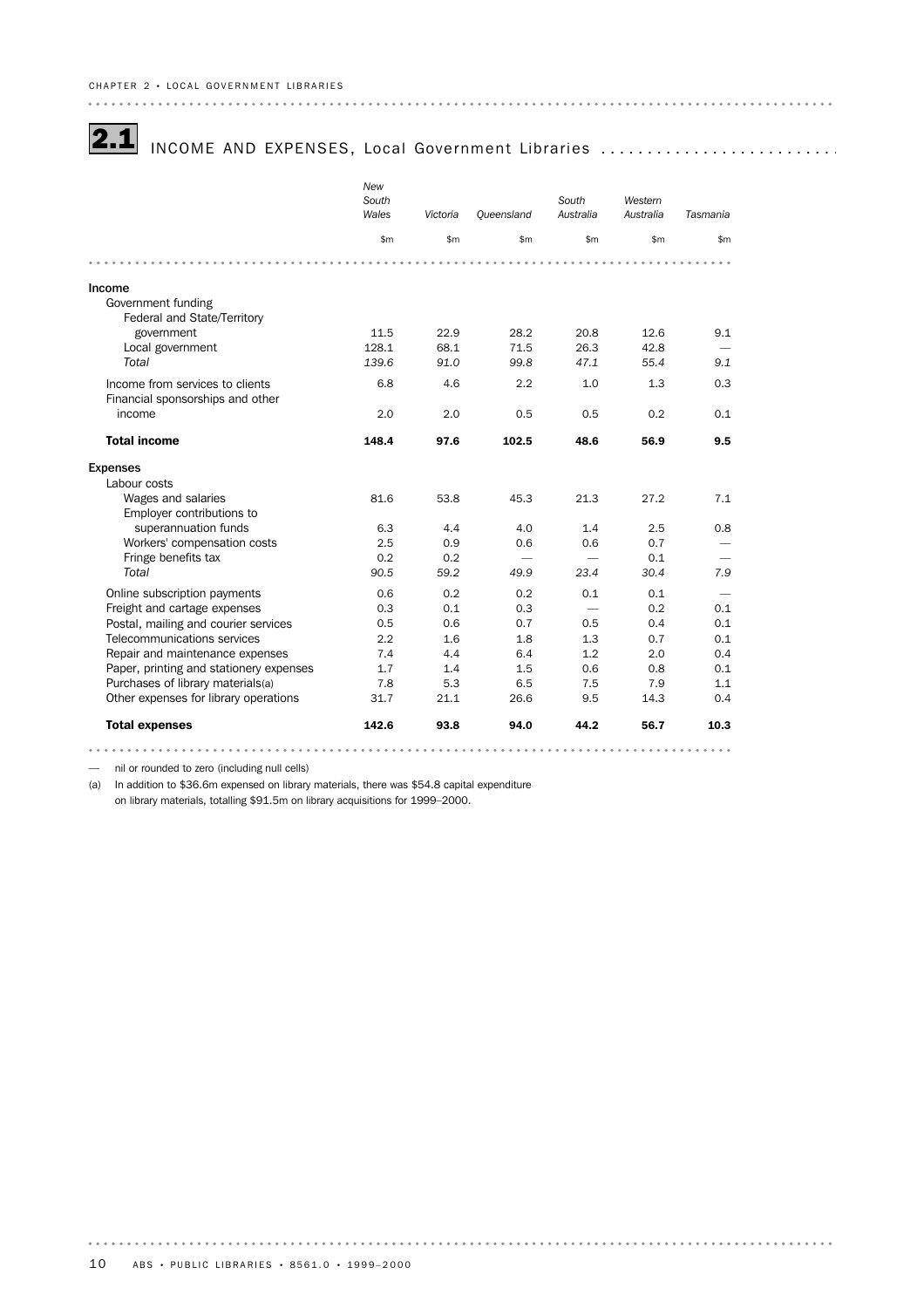## **2.1** INCOME AND EXPENSES, Local Government Libraries continued ...................

|                                                                            | Northern<br>Territory | Australian<br>Capital<br>Territory | Australia   |
|----------------------------------------------------------------------------|-----------------------|------------------------------------|-------------|
|                                                                            | \$m                   | \$m                                | \$m         |
|                                                                            |                       |                                    |             |
| Income                                                                     |                       |                                    |             |
| Government funding<br>Federal and State/Territory                          |                       |                                    |             |
| government                                                                 | 3.4                   | 8.4                                | 117.0       |
| Local government                                                           | 1.9                   |                                    | 338.7       |
| Total                                                                      | 5.3                   | 8.4                                | 455.7       |
| Income from services to clients<br>Financial sponsorships and other        | 0.1                   | 0.6                                | 17.1        |
| income                                                                     | 0.1                   |                                    | 5.3         |
| <b>Total income</b>                                                        | 5.4                   | 9.1                                | 478.0       |
| <b>Expenses</b>                                                            |                       |                                    |             |
| Labour costs                                                               |                       |                                    |             |
| Wages and salaries<br>Employer contributions to                            | 3.8                   | 4.0                                | 244.0       |
| superannuation funds                                                       | 0.2                   | 0.7                                | 20.2        |
| Workers' compensation costs                                                |                       | 0.2                                | 5.5         |
| Fringe benefits tax                                                        |                       |                                    | 0.5         |
| Total                                                                      | 4.0                   | 4.9                                | 270.2       |
| Online subscription payments                                               |                       |                                    | 1.2         |
| Freight and cartage expenses                                               |                       |                                    | 1.1         |
| Postal, mailing and courier services                                       |                       |                                    | 2.8         |
| Telecommunications services                                                | 0.1                   | 1.3                                | 9.1         |
| Repair and maintenance expenses                                            | 0.1                   | 0.1                                | 22.0        |
| Paper, printing and stationery expenses                                    | 0.1<br>0.2            | 0.1<br>0.4                         | 6.3<br>36.6 |
| Purchases of library materials(a)<br>Other expenses for library operations | 0.7                   | 2.9                                | 107.2       |
| <b>Total expenses</b>                                                      | 5.3                   | 9.6                                | 456.4       |

— nil or rounded to zero (including null cells)

(a) In addition to \$36.6m expensed on library materials, there was \$54.8 capital expenditure on library materials, totalling \$91.5m on library acquisitions for 1999–2000.



## 2.2 ACQUISITION OF LIBRARY MATERIALS, Local Government Libraries ..............

|                     | New<br>South<br>Wales | Victoria | Queensland | South<br>Australia | Western<br>Australia | Tasmania | Northern<br>Territory | Australian<br>Capital<br>Territory | Australia |
|---------------------|-----------------------|----------|------------|--------------------|----------------------|----------|-----------------------|------------------------------------|-----------|
|                     | \$m                   | \$m      | \$m        | \$m\$              | \$m                  | \$m      | \$m\$                 | \$m                                | \$m\$     |
|                     |                       |          |            |                    |                      |          |                       |                                    |           |
| Capital expenditure | 19.6                  | 15.3     | 12.9       | 4.1                | 0.6                  | 0.6      | 0.4                   | 1.3                                | 54.8      |
| Current expenditure | 7.8                   | 5.3      | 6.5        | 7.5                | 7.9                  | 1.1      | 0.2                   | 0.4                                | 36.6      |
| <b>Total</b>        | 27.4                  | 20.6     | 19.4       | 11.5               | 8.5                  | 1.7      | 0.6                   | 1.7                                | 91.5      |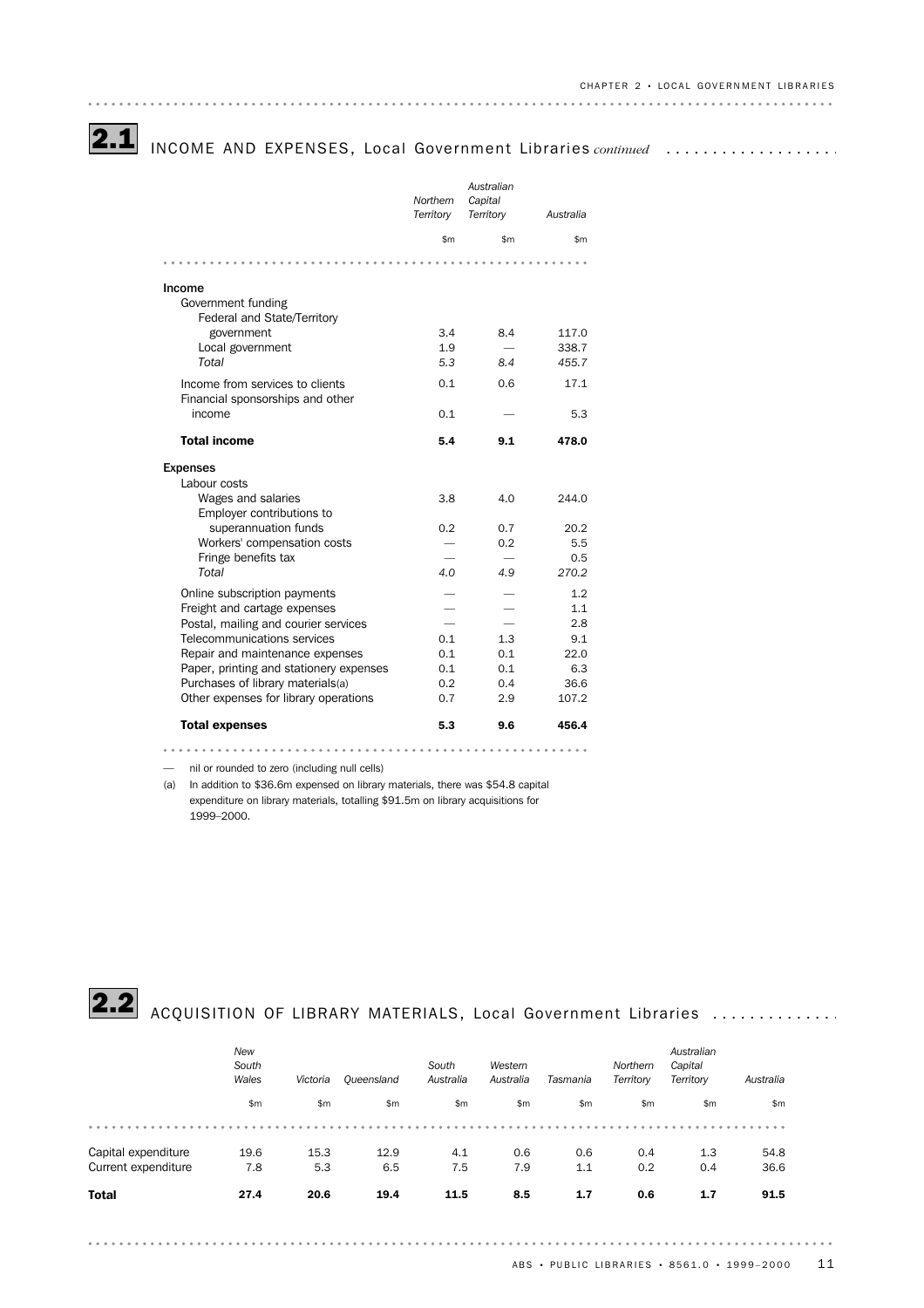

# 2.3 CHARACTERISTICS OF EMPLOYEES, Local Government Libraries .................

|                                     | Males                    |                          | Females           |       | Persons |
|-------------------------------------|--------------------------|--------------------------|-------------------|-------|---------|
|                                     | no.                      | %                        | no.               | %     | no.     |
|                                     |                          |                          | $- - - - - - - -$ |       |         |
|                                     |                          | PERMANENT FULL-TIME      |                   |       |         |
| <b>New South Wales</b>              | 319                      | 20.8                     | 1 2 1 5           | 79.2  | 1534    |
| Victoria                            | 145                      | 17.3                     | 695               | 82.7  | 840     |
| Queensland                          | 99                       | 11.8                     | 741               | 88.2  | 840     |
| South Australia                     | 55                       | 14.6                     | 323               | 85.4  | 378     |
| Western Australia                   | 78                       | 16.3                     | 402               | 83.8  | 480     |
| Tasmania                            | 14                       | 16.7                     | 70                | 83.3  | 84      |
| Northern Territory                  | $\overline{\phantom{0}}$ | ÷.                       | 25                | 100.0 | 25      |
| <b>Australian Capital Territory</b> | 12                       | 16.4                     | 61                | 83.6  | 73      |
| Australia                           | 722                      | 17.0                     | 3 5 3 2           | 83.0  | 4 2 5 4 |
|                                     |                          |                          |                   |       |         |
|                                     |                          | PERMANENT PART-TIME      |                   |       |         |
| <b>New South Wales</b>              | 48                       | 5.8                      | 777               | 94.2  | 825     |
| Victoria                            | 103                      | 10.7                     | 858               | 89.3  | 961     |
| Queensland                          | 14                       | 5.9                      | 224               | 94.1  | 238     |
| South Australia                     | 20                       | 6.7                      | 277               | 93.3  | 297     |
| Western Australia                   | 27                       | 5.6                      | 459               | 94.4  | 486     |
| Tasmania                            | 6                        | 4.0                      | 143               | 96.0  | 149     |
| Northern Territory                  |                          | $\overline{\phantom{0}}$ | 33                | 100.0 | 33      |
| <b>Australian Capital Territory</b> | 4                        | 16.7                     | 20                | 83.3  | 24      |
| Australia                           | 222                      | 7.4                      | 2 7 9 1           | 92.6  | 3013    |
|                                     |                          |                          |                   |       |         |
|                                     |                          | CASUALS                  |                   |       |         |
| <b>New South Wales</b>              | 112                      | 14.9                     | 641               | 85.1  | 753     |
| Victoria                            | 75                       | 15.2                     | 420               | 84.8  | 495     |
| Queensland                          | 94                       | 14.5                     | 555               | 85.5  | 649     |
| South Australia                     | 28                       | 15.9                     | 148               | 84.1  | 176     |
| Western Australia                   | 14                       | 9.1                      | 140               | 90.9  | 154     |
| Tasmania                            |                          |                          | 23                | 100.0 | 23      |
| Northern Territory                  | 18                       | 31.6                     | 39                | 68.4  | 57      |
| <b>Australian Capital Territory</b> |                          |                          | 18                | 100.0 | 18      |
| Australia                           | 341                      | 14.7                     | 1984              | 85.3  | 2 3 2 5 |
|                                     |                          |                          |                   |       |         |
|                                     |                          | <b>TOTAL</b>             |                   |       |         |
| <b>New South Wales</b>              | 479                      | 15.4                     | 2 6 3 3           | 84.6  | 3 1 1 2 |
| Victoria                            | 323                      | 14.1                     | 1973              | 85.9  | 2 2 9 6 |
| Queensland                          | 207                      | 12.0                     | 1520              | 88.0  | 1727    |
| South Australia                     | 103                      | 12.1                     | 748               | 87.9  | 851     |
| Western Australia                   | 119                      | 10.6                     | 1 0 0 1           | 89.4  | 1 1 2 0 |
| Tasmania                            | 20                       | 7.8                      | 236               | 92.2  | 256     |
| Northern Territory                  | 18                       | 15.7                     | 97                | 84.3  | 115     |
| <b>Australian Capital Territory</b> | 16                       | 13.9                     | 99                | 86.1  | 115     |
| <b>Australia</b>                    | 1 285                    | 13.4                     | 8 3 0 7           | 86.6  | 9592    |
|                                     |                          |                          |                   |       |         |
|                                     |                          |                          |                   |       |         |

— nil or rounded to zero (including null cells)

 $\begin{array}{cccccccccccccc} \bullet & \bullet & \bullet & \bullet & \bullet & \bullet & \bullet & \bullet & \bullet \end{array}$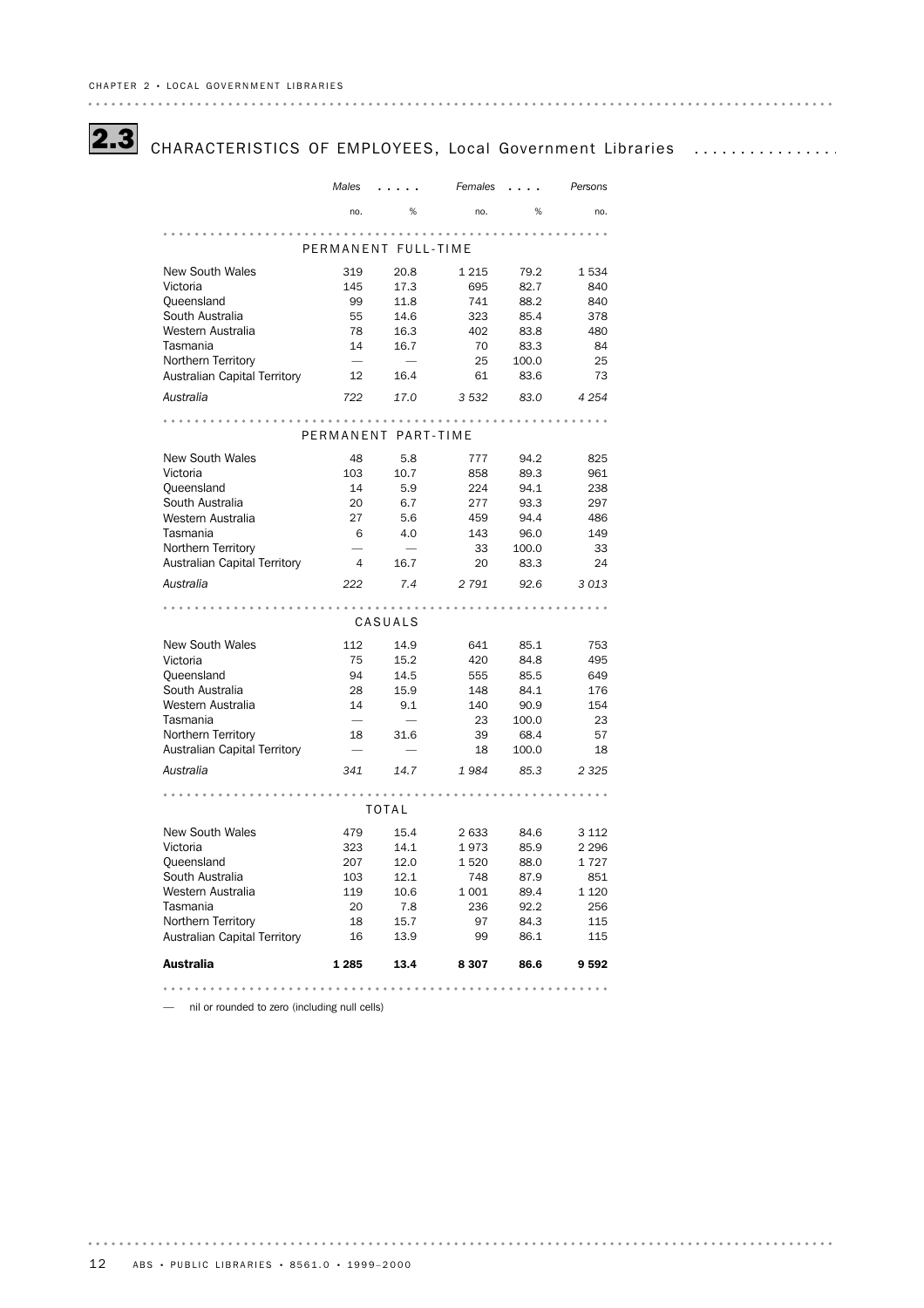# 2.4 OCCUPATION OF EMPLOYEES, Local Government Libraries .......................

|                                                  | Males                                 |                     | Females                 |              | Persons    |  |  |  |  |
|--------------------------------------------------|---------------------------------------|---------------------|-------------------------|--------------|------------|--|--|--|--|
|                                                  | no.                                   | %                   | no.                     | %            | no.        |  |  |  |  |
|                                                  |                                       |                     |                         |              |            |  |  |  |  |
|                                                  |                                       | LIBRARIANS          |                         |              |            |  |  |  |  |
| <b>New South Wales</b>                           | 158                                   | 19.0                | 673                     | 81.0         | 831        |  |  |  |  |
| Victoria                                         | 90                                    | 14.8                | 519                     | 85.2         | 609        |  |  |  |  |
| Queensland                                       | 34                                    | 8.3                 | 375                     | 91.7         | 409        |  |  |  |  |
| South Australia                                  | 22                                    | 13.3                | 144                     | 86.7         | 166        |  |  |  |  |
| Western Australia                                | 40                                    | 13.3                | 261                     | 86.7         | 301        |  |  |  |  |
| Tasmania                                         | 11                                    | 20.4                | 43                      | 79.6         | 54         |  |  |  |  |
| Northern Territory                               | 4                                     |                     | 23                      | 100.0        | 23         |  |  |  |  |
| <b>Australian Capital Territory</b><br>Australia | 359                                   | 13.8<br>14.8        | 25<br>2063              | 86.2<br>85.2 | 29<br>2422 |  |  |  |  |
|                                                  |                                       |                     |                         |              |            |  |  |  |  |
|                                                  |                                       | LIBRARY TECHNICIANS |                         |              |            |  |  |  |  |
|                                                  |                                       |                     |                         |              |            |  |  |  |  |
| <b>New South Wales</b>                           | 65                                    | 12.5                | 456                     | 87.5         | 521        |  |  |  |  |
| Victoria                                         | 28                                    | 9.1                 | 281                     | 90.9         | 309        |  |  |  |  |
| Queensland                                       | 11                                    | 7.0                 | 147                     | 93.0         | 158        |  |  |  |  |
| South Australia<br>Western Australia             | -                                     |                     | 76                      | 100.0        | 76         |  |  |  |  |
| Tasmania                                         | $\overline{4}$<br>9                   | 7.5<br>5.1          | 49                      | 92.5<br>94.9 | 53<br>178  |  |  |  |  |
| Northern Territory                               |                                       | ÷.                  | 169<br>18               | 100.0        | 18         |  |  |  |  |
| <b>Australian Capital Territory</b>              |                                       |                     |                         |              |            |  |  |  |  |
| Australia                                        |                                       |                     |                         |              |            |  |  |  |  |
|                                                  | 117<br>8.9<br>1 1 9 6<br>91.1<br>1313 |                     |                         |              |            |  |  |  |  |
|                                                  |                                       |                     | OTHER LIBRARY EMPLOYEES |              |            |  |  |  |  |
| <b>New South Wales</b>                           | 256                                   | 14.5                | 1 5 0 4                 | 85.5         | 1760       |  |  |  |  |
| Victoria                                         | 205                                   | 14.9                | 1 1 7 3                 | 85.1         | 1378       |  |  |  |  |
| Queensland                                       | 162                                   | 14.0                | 998                     | 86.0         | 1 1 6 0    |  |  |  |  |
| South Australia                                  | 81                                    | 13.3                | 528                     | 86.7         | 609        |  |  |  |  |
| Western Australia                                | 75                                    | 9.8                 | 691                     | 90.2         | 766        |  |  |  |  |
| Tasmania                                         |                                       |                     | 24                      | 100.0        | 24         |  |  |  |  |
| Northern Territory                               | 18                                    | 24.3                | 56                      | 75.7         | 74         |  |  |  |  |
| <b>Australian Capital Territory</b>              | 12                                    | 14.0                | 74                      | 86.0         | 86         |  |  |  |  |
| Australia                                        | 809                                   | 13.8                | 5048                    | 86.2         | 5857       |  |  |  |  |
|                                                  |                                       |                     |                         |              |            |  |  |  |  |
|                                                  |                                       | <b>TOTAL</b>        |                         |              |            |  |  |  |  |
| <b>New South Wales</b>                           | 479                                   | 15.4                | 2 633                   | 84.6         | 3 1 1 2    |  |  |  |  |
| Victoria                                         | 323                                   | 14.1                | 1973                    | 85.9         | 2 296      |  |  |  |  |
| Queensland                                       | 207                                   | 12.0                | 1 5 2 0                 | 88.0         | 1727       |  |  |  |  |
| South Australia                                  | 103                                   | 12.1                | 748                     | 87.9         | 851        |  |  |  |  |
| Western Australia                                | 119                                   | 10.6                | 1 0 0 1                 | 89.4         | 1 1 2 0    |  |  |  |  |
| Tasmania                                         | 20                                    | 7.8                 | 236                     | 92.2         | 256        |  |  |  |  |
| Northern Territory                               | 18                                    | 15.7                | 97                      | 84.3         | 115        |  |  |  |  |
| <b>Australian Capital Territory</b>              | 16                                    | 13.9                | 99                      | 86.1         | 115        |  |  |  |  |
| <b>Australia</b>                                 | 1 2 8 5                               | 13.4                | 8 3 0 7                 | 86.6         | 9 5 9 2    |  |  |  |  |
|                                                  |                                       |                     |                         |              |            |  |  |  |  |

— nil or rounded to zero (including null cells)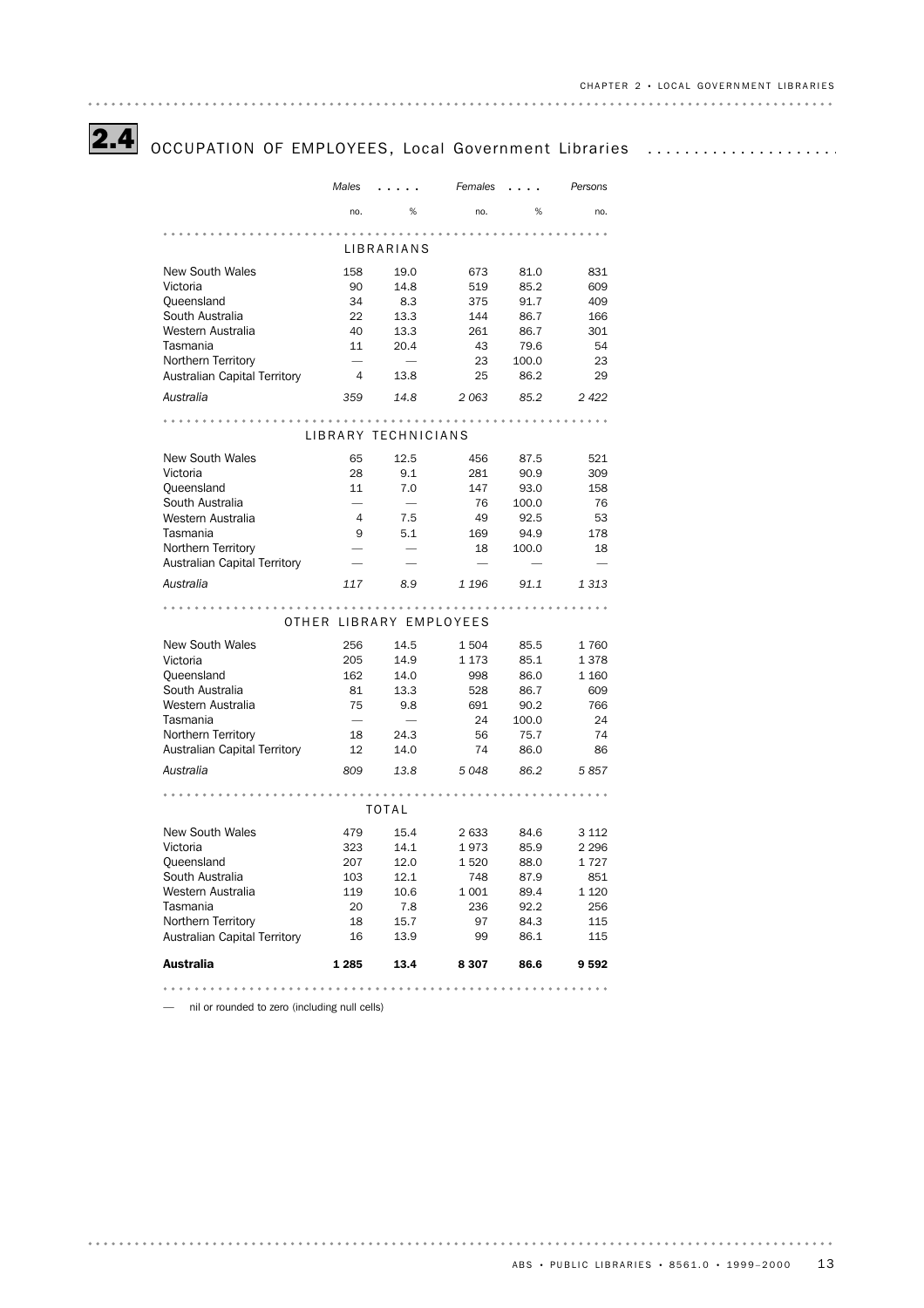|--|

### LOCATIONS, CLIENTS AND LIBRARY STOCK, Local Government Libraries ........

|                       |      | New<br>South<br>Wales | Victoria  | Queensland  | South<br>Australia | Western<br>Australia | Tasmania | Northern<br>Territory | Australian<br>Capital<br>Territory | Australia |
|-----------------------|------|-----------------------|-----------|-------------|--------------------|----------------------|----------|-----------------------|------------------------------------|-----------|
|                       |      |                       |           |             |                    |                      |          |                       |                                    |           |
| Locations at end June |      |                       |           |             |                    |                      |          |                       |                                    |           |
| <b>Branches</b>       | no.  | 387                   | 260       | 291         | 156                | 216                  | 48       | 27                    | 8                                  | 1 3 9 3   |
| Mobile services       | no.  | 40                    | 34        | 19          | 17                 | 6                    |          |                       | 1                                  | 117       |
| Visits during         |      |                       |           |             |                    |                      |          |                       |                                    |           |
| 1999-2000             | '000 | 30 441.6              | 23 974.3  | 16876.2     | 10 007.0           | 6839.9               | 2 613.4  | 796.8                 | 1 786.0                            | 93 335.1  |
| Memberships/          |      |                       |           |             |                    |                      |          |                       |                                    |           |
| registered borrowers  |      |                       |           |             |                    |                      |          |                       |                                    |           |
| at end June 2000(a)   | '000 | 4 1 65.5              | 2 4 1 0.3 | 1665.6      | 946.1              | 1 1 2 3 . 9          | 149.1    | 86.6                  | 139.0                              | 10 686.1  |
| Holdings at end June  |      |                       |           |             |                    |                      |          |                       |                                    |           |
| 2000                  |      |                       |           |             |                    |                      |          |                       |                                    |           |
| Lending stock         |      |                       |           |             |                    |                      |          |                       |                                    |           |
| <b>Books</b>          | '000 | 10 207.3              | 7675.6    | 6 7 3 6.3   | 3879.2             | 2 8 6 4.3            | 623.1    | 345.1                 | 567.9                              | 32 898.8  |
| Other                 | '000 | 1 1 1 7 . 2           | 636.4     | 619.1       | 539.4              | 404.9                | 70.8     | 36.6                  | 93.3                               | 3517.7    |
| Total                 | '000 | 11 324.6              | 8 3 1 2.0 | 7 3 5 5.4   | 4 4 1 8.5          | 3 2 6 9 . 2          | 693.9    | 381.7                 | 661.2                              | 36 416.4  |
| Total non-lending     |      |                       |           |             |                    |                      |          |                       |                                    |           |
| stock                 | '000 | 1579.7                | 605.5     | 361.8       | 179.3              | 120.3                | 56.9     | 22.9                  | 37.6                               | 2 963.9   |
| Total                 | '000 | 12 904.2              | 8917.5    | 7 7 1 7 . 2 | 4597.8             | 3 3 8 9.5            | 750.7    | 404.5                 | 698.8                              | 39 380.3  |
| Loans during          |      |                       |           |             |                    |                      |          |                       |                                    |           |
| 1999-2000             |      |                       |           |             |                    |                      |          |                       |                                    |           |
| <b>Books</b>          | '000 | 36 622.0              | 32 401.0  | 30 401.4    | 12 919.3           | 13 563.0             | 3830.7   | 1 208.3               | 2 1 2 3 . 9                        | 133 069.5 |
| Other                 | '000 | 6 7 8 3.7             | 7 349.0   | 7 2 64.2    | 3786.1             | 2 4 3 0.6            | 708.0    | 236.3                 | 408.3                              | 28 966.3  |
| Total                 | '000 | 43 405.7              | 39 750.0  | 37 665.6    | 16 705.4           | 15 993.6             | 4538.7   | 1 4 4 4 .6            | 2 532.2                            | 162 035.8 |
|                       |      |                       |           |             |                    |                      |          |                       |                                    |           |

— nil or rounded to zero (including null cells) (a) Library patrons may hold a membership at more than one library,

hence they were counted at each library where a membership was held.

. . . . . .

# 2.6 SELECTED RATIOS, Local Government Libraries ................................

|                                         |        | New   |          |            |           |           |
|-----------------------------------------|--------|-------|----------|------------|-----------|-----------|
|                                         |        | South |          |            | South     | Western   |
|                                         |        | Wales | Victoria | Oueensland | Australia | Australia |
|                                         |        |       |          |            |           |           |
| Labour costs per employee               | \$'000 | 29.1  | 25.8     | 28.9       | 27.5      | 27.1      |
| Labour costs to total expenses          | %      | 63.5  | 63.1     | 53.1       | 53.0      | 53.6      |
| Government funding to total income      | %      | 94.1  | 93.2     | 97.3       | 96.9      | 97.4      |
| Library visits per head of population   | no.    | 4.7   | 5.0      | 4.7        | 6.7       | 3.6       |
| Library holdings per head of population | no.    | 2.0   | 1.9      | 2.2        | 3.1       | 1.8       |
| Library loans per head of population    | no.    | 6.7   | 8.3      | 10.6       | 11.2      | 8.5       |
| Library loans per library visit         | no.    | 1.4   | 1.7      | 2.2        | 1.7       | 2.3       |
| Book loans per book stock               | no.    | 3.6   | 4.2      | 4.5        | 3.3       | 4.7       |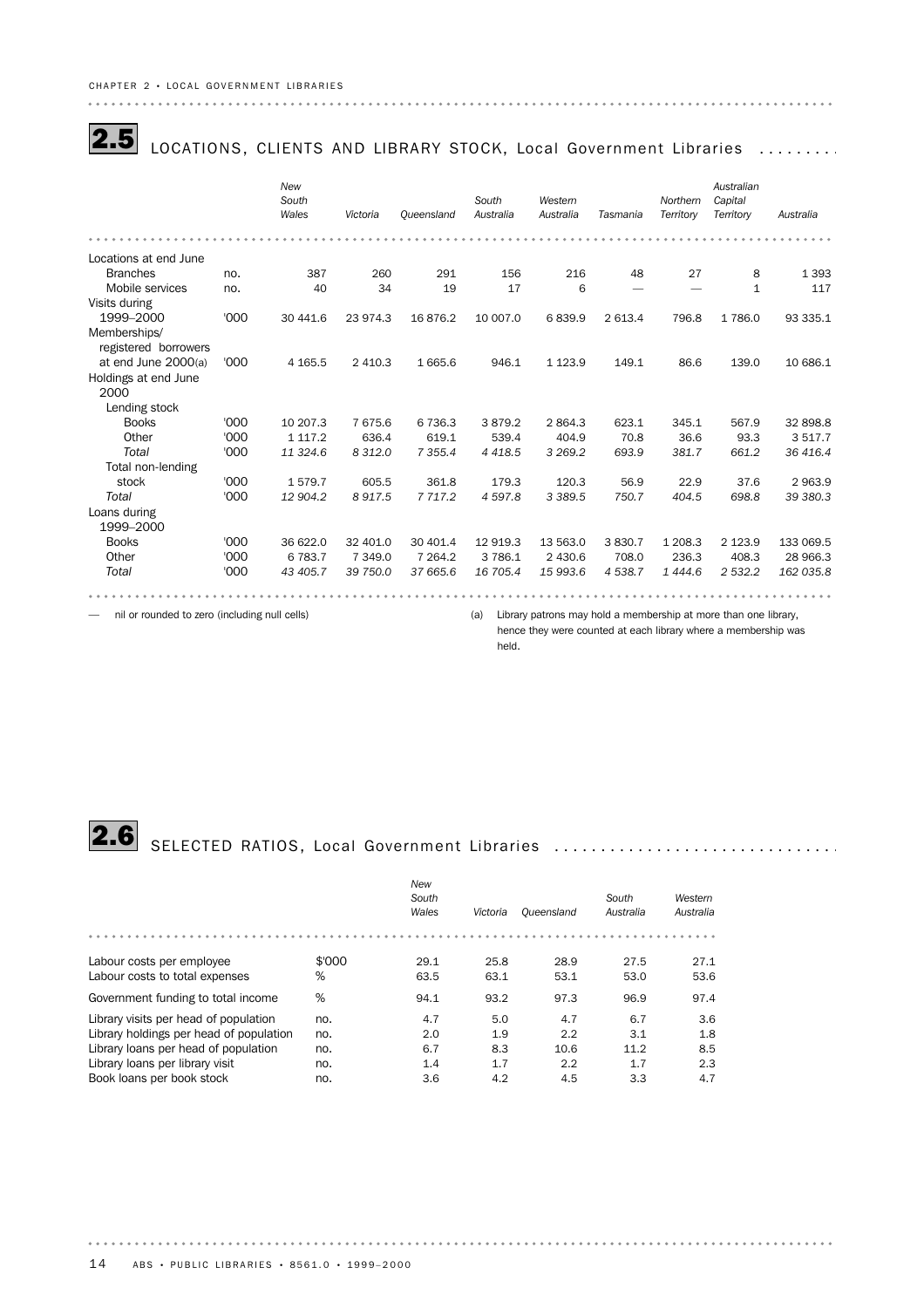2.6 SELECTED RATIOS, Local Government Libraries continued ............................

|                                         |        |          | Northern  | Australian<br>Capital |           |
|-----------------------------------------|--------|----------|-----------|-----------------------|-----------|
|                                         |        | Tasmania | Territory | Territory             | Australia |
|                                         |        |          |           |                       |           |
| Labour costs per employee               | \$'000 | 30.8     | 34.9      | 42.6                  | 28.2      |
| Labour costs to total expenses          | %      | 76.8     | 76.3      | 51.0                  | 59.2      |
| Government funding to total income      | %      | 95.8     | 97.1      | 92.8                  | 95.3      |
| Library visits per head of population   | no.    | 5.6      | 4.1       | 5.7                   | 4.9       |
| Library holdings per head of population | no.    | 1.6      | 2.1       | 2.2                   | 2.1       |
| Library loans per head of population    | no.    | 9.6      | 7.4       | 8.1                   | 8.5       |
| Library loans per library visit         | no.    | 1.7      | 1.8       | 1.4                   | 1.7       |
| Book loans per book stock               | no.    | 6.2      | 3.5       | 3.7                   | 4.0       |
|                                         |        |          |           |                       |           |

# **2.7** TECHNOLOGY FACILITIES, Local Government Libraries .........................

|                                                                                |     | New<br>South<br>Wales | Victoria | Oueensland | South<br>Australia | Western<br>Australia |
|--------------------------------------------------------------------------------|-----|-----------------------|----------|------------|--------------------|----------------------|
|                                                                                |     |                       |          |            |                    |                      |
| PCs at end June 2000                                                           |     |                       |          |            |                    |                      |
| For public use                                                                 | no. | 1373                  | 1 2 1 3  | 1098       | 746                | 509                  |
| For staff use only                                                             | no. | 2 0 4 8               | 1347     | 992        | 781                | 856                  |
| Total                                                                          | no. | 3 4 2 1               | 2 5 6 0  | 2090       | 1527               | 1 3 6 5              |
| Total PCs per location                                                         | no. | 8.0                   | 8.7      | 6.7        | 8.8                | 6.2                  |
| OPAC workstations at end June 2000                                             | no. | 885                   | 712      | 632        | 330                | 288                  |
| OPAC workstations per location                                                 | no. | 2.1                   | 2.4      | 2.0        | 1.9                | 1.3                  |
| Internet workstations at end June 2000                                         | no. | 696                   | 783      | 435        | 454                | 298                  |
| Internet workstations per location                                             | no. | 1.6                   | 2.7      | 1.4        | 2.6                | 1.3                  |
| CD-ROM workstations at end June 2000                                           | no. | 587                   | 371      | 288        | 379                | 178                  |
| CD-ROM workstations per location                                               | no. | 1.4                   | 1.3      | 0.9        | 2.2                | 0.8                  |
| Other PC workstations at end June 2000                                         | no. | 402                   | 393      | 198        | 354                | 106                  |
| Other PC workstations per location                                             | no. | 0.9                   | 1.3      | 0.6        | 2.1                | 0.5                  |
| Photocopiers at end June 2000                                                  | no. | 455                   | 276      | 232        | 135                | 164                  |
| Photocopiers per location                                                      | no. | 1.1                   | 0.9      | 0.8        | 0.8                | 0.7                  |
| Other technology facilities at end June                                        |     |                       |          |            |                    |                      |
| 2000                                                                           | no. | 813                   | 407      | 475        | 592                | 390                  |
| Other technology facilities per location                                       | no. | 1.9                   | 1.4      | 1.5        | 3.4                | 1.8                  |
| Organisations with web site/home page or                                       |     |                       |          |            |                    |                      |
| other web presence at end June 2000                                            | no. | 70                    | 38       | 47         | 34                 | 36                   |
| Proportion                                                                     | %   | 72.9                  | 90.5     | 38.5       | 38.6               | 27.1                 |
| Organisations with library catalogue<br>available on their website at end June |     |                       |          |            |                    |                      |
| 2000                                                                           | no. | 15                    | 24       | 10         | 6                  | 10                   |
| Proportion                                                                     | %   | 15.6                  | 57.1     | 8.2        | 6.8                | 7.5                  |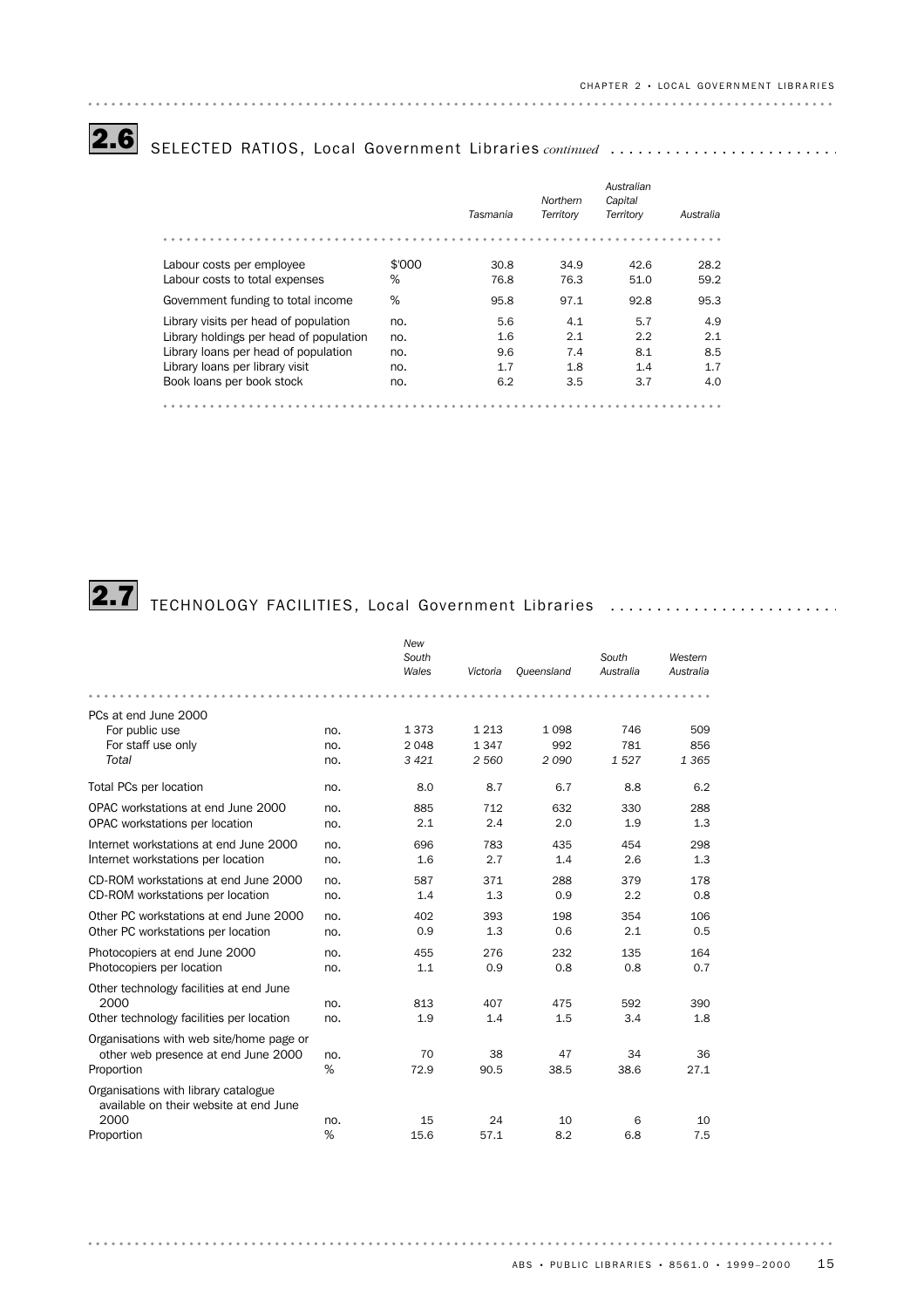## **2.7** TECHNOLOGY FACILITIES, Local Government Libraries continued ...................

|                                                                                |     |              |           | Australian     |           |
|--------------------------------------------------------------------------------|-----|--------------|-----------|----------------|-----------|
|                                                                                |     |              | Northern  | Capital        |           |
|                                                                                |     | Tasmania     | Territory | Territory      | Australia |
|                                                                                |     |              |           |                |           |
| PCs at end June 2000                                                           |     |              |           |                |           |
| For public use                                                                 | no. | 115          | 87        | 79             | 5 2 2 0   |
| For staff use only                                                             | no. | 80           | 82        | 104            | 6 2 9 0   |
| Total                                                                          | no. | 195          | 169       | 183            | 11 510    |
| Total PCs per location                                                         | no. | 4.1          | 6.3       | 20.3           | 7.6       |
| OPAC workstations at end June 2000                                             | no. | 53           | 34        | 33             | 2967      |
| OPAC workstations per location                                                 | no. | 1.1          | 1.3       | 3.7            | 2.0       |
| Internet workstations at end June 2000                                         | no. | 97           | 38        | 31             | 2832      |
| Internet workstations per location                                             | no. | 2.0          | 1.4       | 3.4            | 1.9       |
| CD-ROM workstations at end June 2000                                           | no. | 16           | 56        | $\overline{7}$ | 1882      |
| CD-ROM workstations per location                                               | no. | 0.3          | 2.1       | 0.8            | 1.3       |
| Other PC workstations at end June 2000                                         | no. |              | 37        | 8              | 1498      |
| Other PC workstations per location                                             | no. |              | 1.4       | 0.9            | 1.0       |
| Photocopiers at end June 2000                                                  | no. | 41           | 20        | 15             | 1 3 3 8   |
| Photocopiers per location                                                      | no. | 0.9          | 0.7       | 1.7            | 0.9       |
| Other technology facilities at end June                                        |     |              |           |                |           |
| 2000                                                                           | no. | 64           | 54        | 8              | 2803      |
| Other technology facilities per location                                       | no. | 1.3          | 2.0       | 0.9            | 1.9       |
| Organisations with web site/home page or                                       |     |              |           |                |           |
| other web presence at end June 2000                                            | no. | $\mathbf{1}$ | 9         | 1              | 236       |
| Proportion                                                                     | %   | 100.0        | 40.9      | 100.0          | 46.7      |
| Organisations with library catalogue<br>available on their website at end June |     |              |           |                |           |
| 2000                                                                           | no. | 1            | 8         | 1              | 75        |
| Proportion                                                                     | %   | 100.0        | 36.4      | 100.0          | 14.9      |
|                                                                                |     |              |           |                |           |

— nil or rounded to zero (including null cells)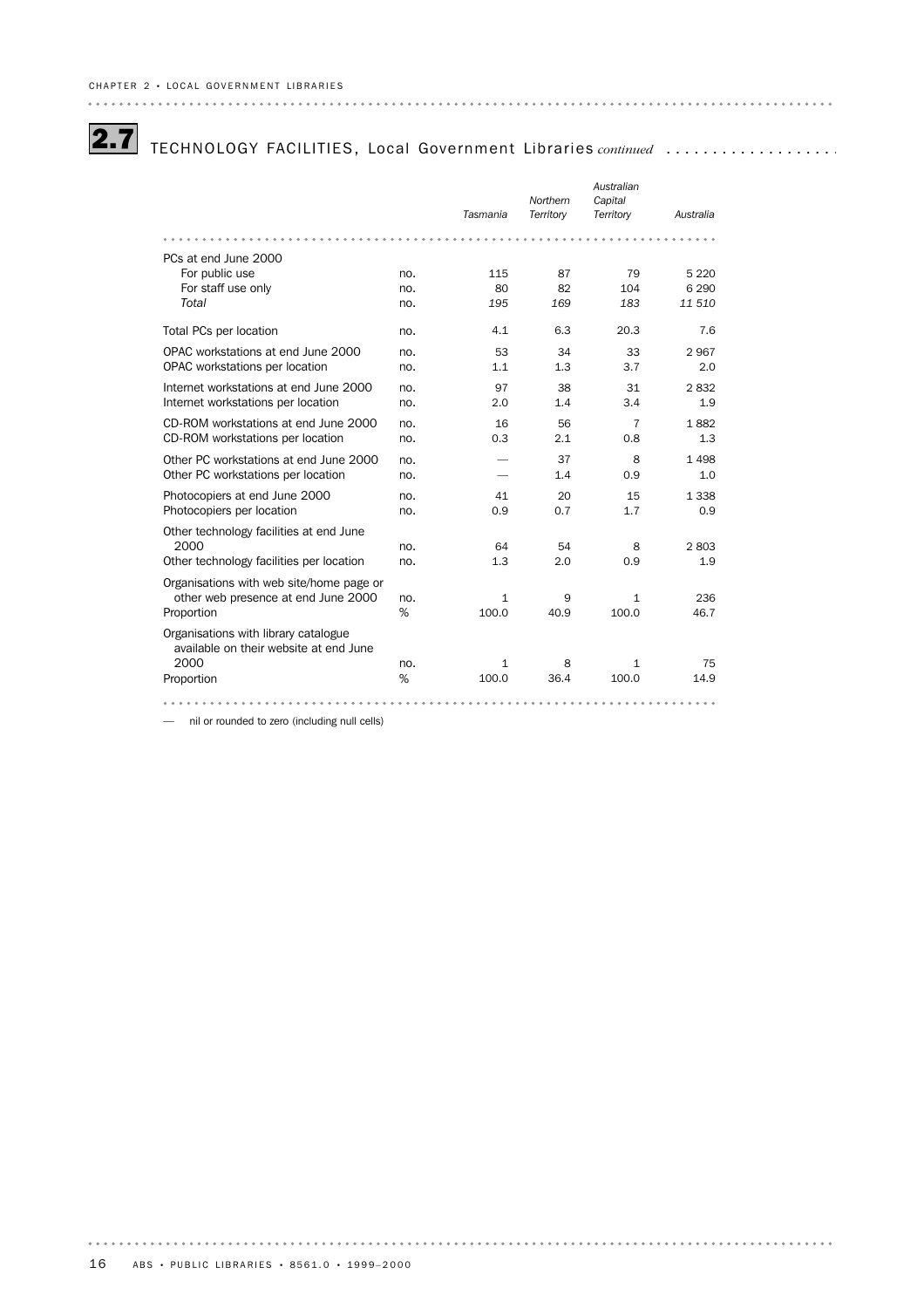## CHAPTER 3 NATIONAL AND STATE LIBRARIES ..................

| INCOME AND EXPENSES                 | The 8 National and State libraries received total income of \$227 million during<br>1999-2000. Operational government funding of \$191 million accounted for 84% of this<br>income and comprised \$39 million from the Federal government and \$152 million from<br>the State and Territory governments.                                                                                                                                                                                                                                    |
|-------------------------------------|---------------------------------------------------------------------------------------------------------------------------------------------------------------------------------------------------------------------------------------------------------------------------------------------------------------------------------------------------------------------------------------------------------------------------------------------------------------------------------------------------------------------------------------------|
|                                     | Other major income for the National and State libraries included income from services to<br>clients (e.g. photocopying, imaging and laminating charges) of \$11 million, interest<br>income of \$8 million, income from sales of goods of \$6 million and fund-raising income<br>of \$5.5 million (including financial sponsorship of \$2 million and donations of<br>$$2.5$ million).                                                                                                                                                      |
|                                     | The total expenses of the National and State libraries was \$232 million. Labour costs of<br>\$97 million accounted for 42% of expenses. The wages and salaries component of<br>\$88 million represented an average of \$39,100 per employee.                                                                                                                                                                                                                                                                                               |
|                                     | Other major expenses included depreciation and amortisation (\$23 million), operational<br>purchases of library materials (\$11 million), repair and maintenance expenses<br>(\$6 million) and rent, leasing and hiring expenses (\$4 million).                                                                                                                                                                                                                                                                                             |
|                                     | The other expenses of \$83 million included capital asset charges, interest charges and<br>payments to employment agencies for staff.                                                                                                                                                                                                                                                                                                                                                                                                       |
|                                     | The accounting treatment for the acquisition of library materials (i.e. as current or capital<br>expenditure) varies across libraries, with the total expenditure on the acquisition of<br>library materials by the National and State libraries in 1999–2000 being \$31.5 million. Of<br>this amount \$10.7 million was current expenditure (i.e. expensed in the year of purchase<br>as referred to above) and \$20.8 million was capital purchases (i.e. treated as the<br>purchase of an asset and depreciated over a number of years). |
| EMPLOYMENT                          | At the end of June 2000, the National and State libraries employed 2,248 persons, which<br>represented a 9% increase since June 1997. Most employees (74%) worked on a<br>permanent full-time basis, with the remainder working either as permanent part-time<br>$(12%)$ or casuals $(14%)$ .                                                                                                                                                                                                                                               |
|                                     | Females represented 68% of the employment in the National and State libraries, which<br>was lower than the 87% proportion of female employees working in local government<br>libraries.                                                                                                                                                                                                                                                                                                                                                     |
|                                     | Of the 2,248 employees, 1,147 employees were either qualified as librarians<br>(713 persons) or library technicians (434 persons).                                                                                                                                                                                                                                                                                                                                                                                                          |
| CLIENTS AND LIBRARY<br><b>STOCK</b> | During 1999–2000, there were 6.1 million visits to the National and State libraries, which<br>was a 25% increase since 1996-1997.                                                                                                                                                                                                                                                                                                                                                                                                           |

ABS • PUBLIC LIBRARIES • 8561.0 • 1999-2000 17

. . . . . . .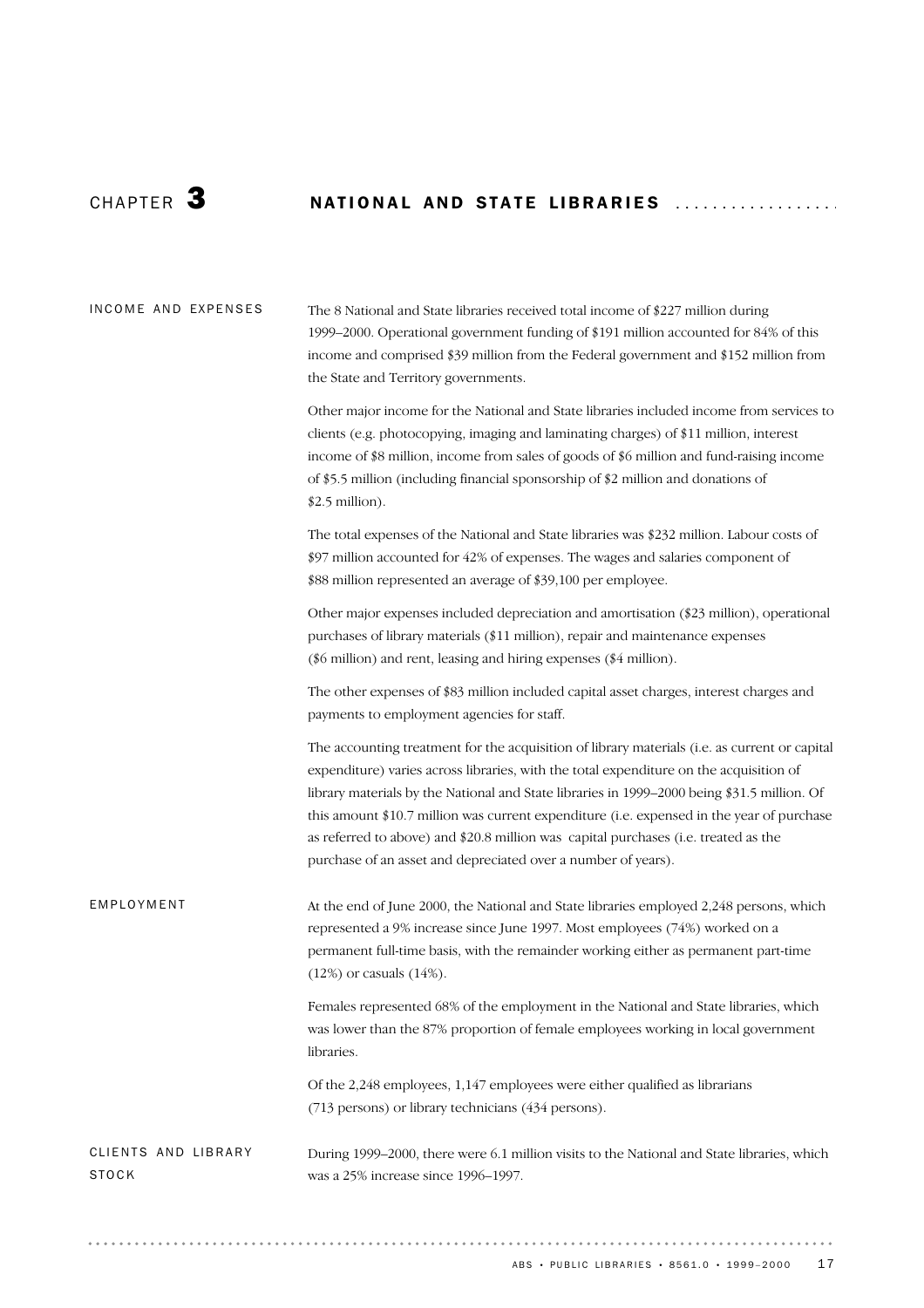### CHAPTER 3 · NATIONAL AND STATE LIBRARIES

| CLIENTS AND LIBRARY<br><b>STOCK</b> continued | At the end of June 2000, the National and State libraries, held 14.9 million books and<br>other library materials for non-lending purposes. This represented a 5% increase in<br>holdings since June 1997. |
|-----------------------------------------------|------------------------------------------------------------------------------------------------------------------------------------------------------------------------------------------------------------|
| TECHNOLOGY FACILITIES<br>AND USE              | At the end of June 2000, the National and State libraries had 2,625 personal computers,<br>of which 454 were for public use and 2,171 for library staff use only.                                          |
|                                               | These 8 libraries had 329 OPAC workstations, 241 CD-ROM workstations and<br>173 internet workstations.                                                                                                     |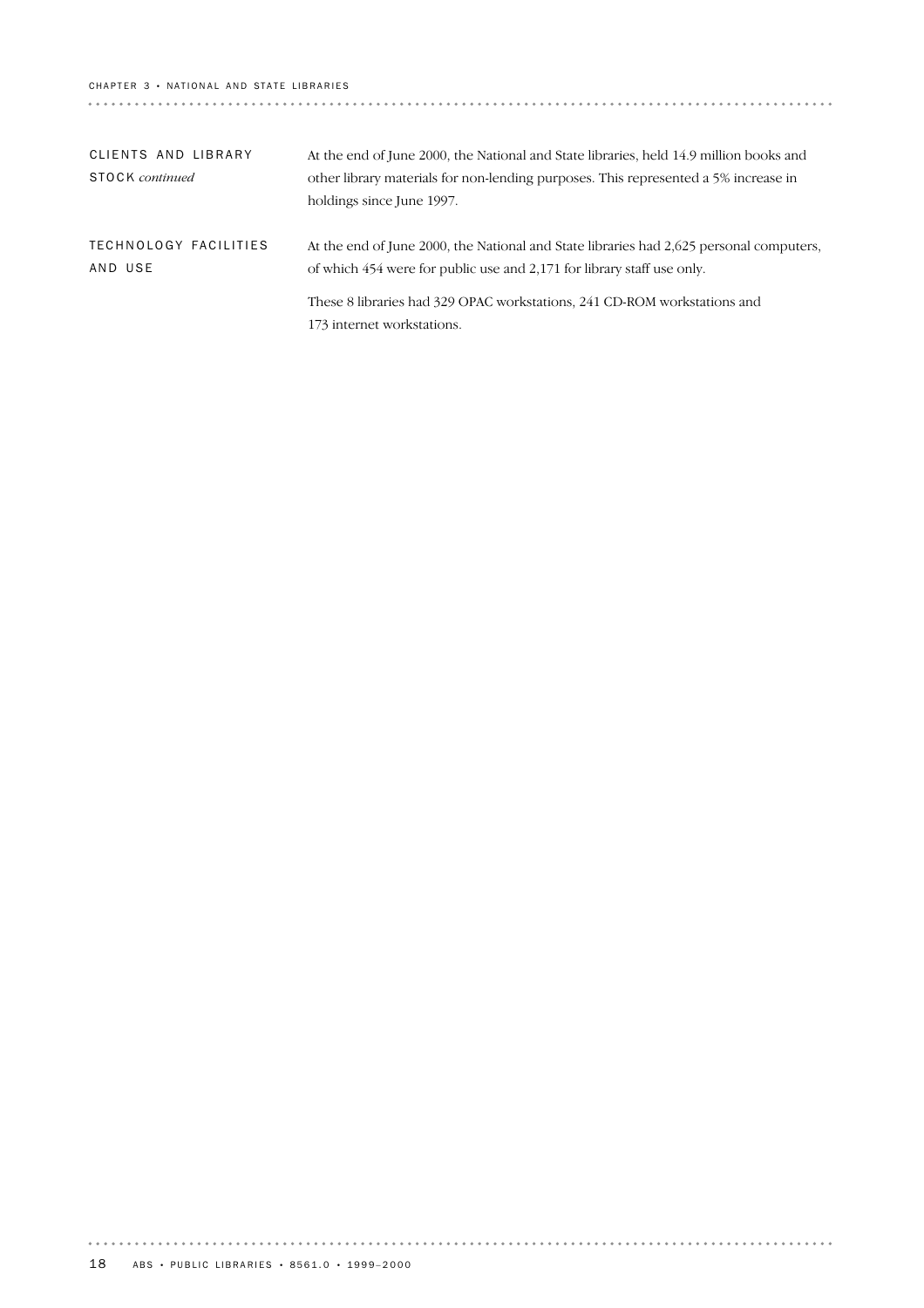# 3.1 INCOME AND EXPENSES, National and State libraries ..........................

|                                                                                | 1999-2000   |
|--------------------------------------------------------------------------------|-------------|
|                                                                                | \$m         |
|                                                                                |             |
|                                                                                |             |
| Income                                                                         |             |
| Government funding<br>Federal government                                       | 38.6        |
| State/Territory government                                                     | 152.3       |
| Total                                                                          | 190.9       |
|                                                                                |             |
| Sales of goods                                                                 | 5.8         |
| Income from services to clients                                                | 11.4<br>5.5 |
| Fund raising income<br>Interest income                                         | 7.6         |
| Other income                                                                   | 5.8         |
|                                                                                |             |
| Total                                                                          | 227.0       |
| <b>Expenses</b>                                                                |             |
| Labour costs                                                                   |             |
| Wages and salaries                                                             | 88.0        |
| Employer contributions to superannuation funds                                 | 7.9         |
| Workers' compensation costs                                                    | 1.1         |
| Fringe benefits tax                                                            | 0.1         |
| Total                                                                          | 97.2        |
| Other expenses                                                                 |             |
| Online subscription payments                                                   | 1.0         |
| Freight and cartage expenses                                                   | 0.5         |
| Postal, mailing and courier services                                           | 1.0         |
| Telecommunications services                                                    | 2.5         |
| Repair and maintenance expenses                                                | 5.7         |
| Rent, leasing and hiring expenses                                              | 3.8         |
| Paper, printing and stationery expenses                                        | 1.9         |
| Purchases of library materials(a)                                              | 10.7<br>1.6 |
| Insurance premiums<br>Depreciation and amortisation                            | 23.2        |
| Other expenses                                                                 | 83.0        |
| Total                                                                          | 135.0       |
| <b>Total</b>                                                                   | 232.1       |
|                                                                                |             |
| (a)<br>In addition to \$10.7m expensed on library materials, there was \$20.8m |             |
| capital expenditure on library materials, totalling \$31.5m on library         |             |
| acquisitions for 1999-2000.                                                    |             |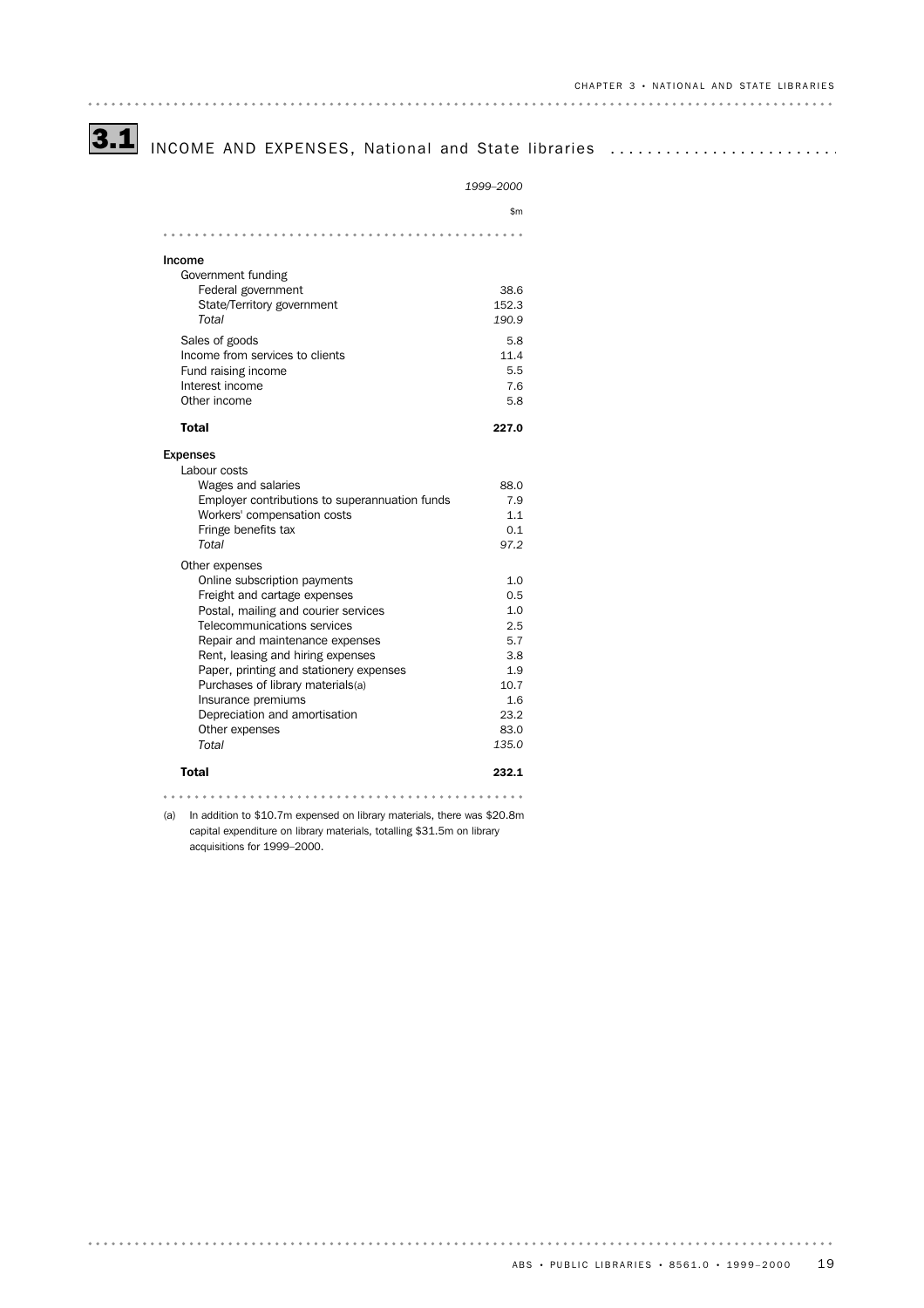## 3.2 CHARACTERISTICS OF EMPLOYEES, National and State libraries ................

|                             | Males<br>. |       | Females |       | Persons |       |
|-----------------------------|------------|-------|---------|-------|---------|-------|
|                             | no.        | %     | no.     | %     | no.     | %     |
|                             |            |       |         |       |         |       |
| Employment at end June 2000 |            |       |         |       |         |       |
| Permanent full-time         | 567        | 79.5  | 1 0 9 4 | 71.3  | 1661    | 73.9  |
| Permanent part-time         | 51         | 7.2   | 218     | 14.2  | 269     | 12.0  |
| Casuals                     | 95         | 13.3  | 223     | 14.5  | 318     | 14.1  |
| Total(a)                    | 713        | 100.0 | 1535    | 100.0 | 2 2 4 8 | 100.0 |
| Employees at end June 1997  |            |       |         |       |         |       |
| Total                       | 647        | 100.0 | 1422    | 100.0 | 2069    | 100.0 |
|                             |            |       |         |       |         |       |
|                             |            |       |         |       |         |       |

(a) Of the 2248 employees there were 167 male and 546 female librarians.



 $\begin{array}{cccccccccccccc} a & a & a & a & a & a & a & a \end{array}$ 

# 3.3 TECHNOLOGY FACILITIES, National and State Libraries ........................

|                                                                  | National<br>and<br>State<br>libraries |
|------------------------------------------------------------------|---------------------------------------|
|                                                                  | no.                                   |
|                                                                  |                                       |
| PCs at end June<br>For public use<br>For staff use only<br>Total | 454.0<br>2 171.0<br>2625.0            |
| OPAC workstations at end June 2000                               | 329.0                                 |
| OPAC workstations per location                                   | 12.7                                  |
| Internet workstations at end June 2000                           | 173.0                                 |
| Internet workstations per location                               | 6.7                                   |
| CD-ROM workstations at end June 2000                             | 241.0                                 |
| CD-ROM workstations per location                                 | 9.3                                   |
| Other PC workstations at end June 2000                           | 32.0                                  |
| Other PC workstations per location                               | 1.2                                   |
| Photocopiers at end June 2000                                    | 100.0                                 |
| Photocopiers per location                                        | 3.9                                   |
| Other technology facilities at end June 2000                     | 303.0                                 |
| Other technology facilities per location                         | 11.7                                  |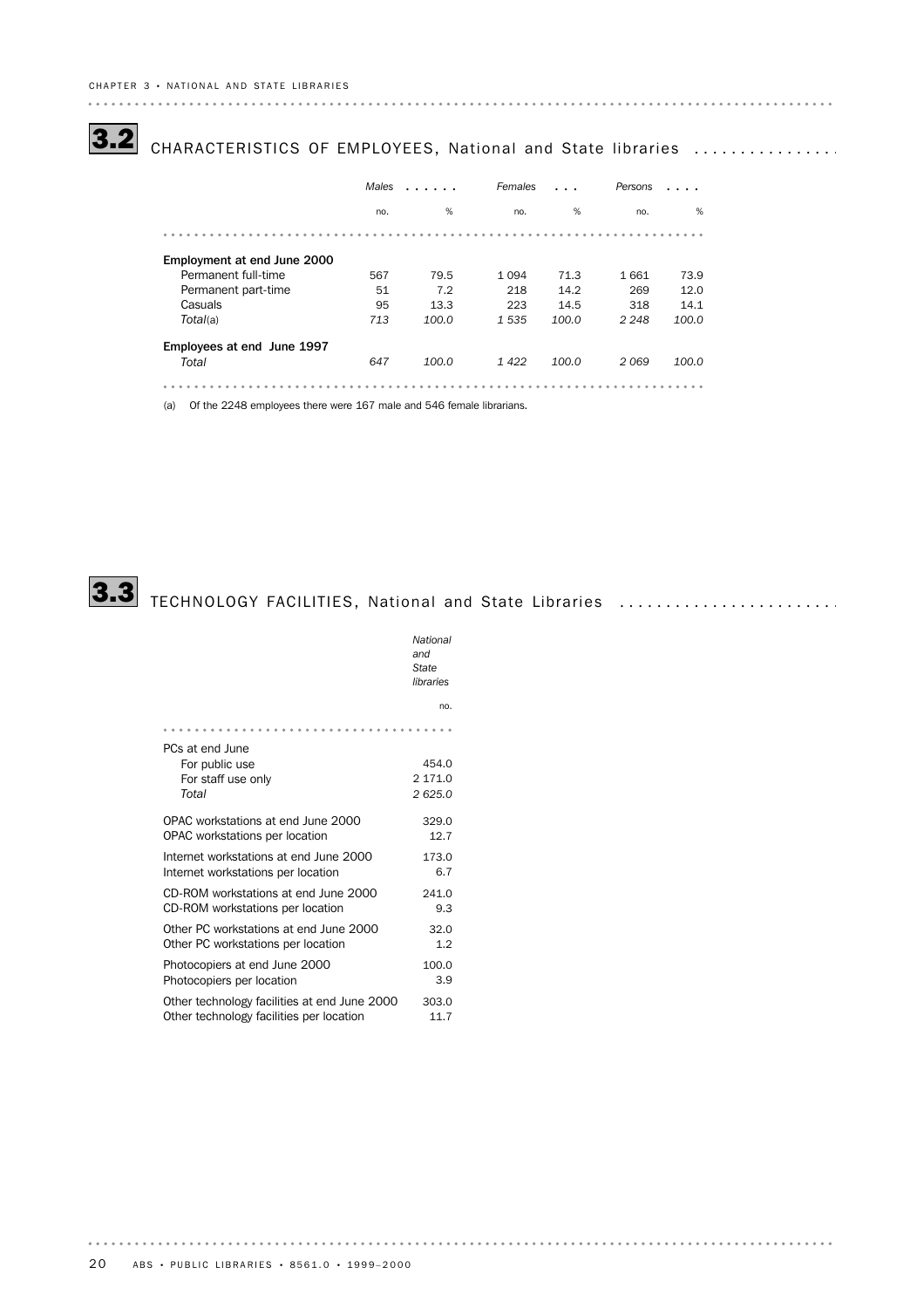## CHAPTER 4 ARCHIVAL SERVICE ORGANISATIONS ...............

| INCOME AND EXPENSES               | At the end of June 2000, there were 8 National and State archives operating in Australia.<br>These archives received \$87 million in income, of which 90% (\$78 million) was sourced<br>from government funding.                                                                                                                                                                                                                     |
|-----------------------------------|--------------------------------------------------------------------------------------------------------------------------------------------------------------------------------------------------------------------------------------------------------------------------------------------------------------------------------------------------------------------------------------------------------------------------------------|
|                                   | Labour costs of \$34 million accounted for $43\%$ of the total expenses of \$78 million. The<br>major component of labour costs was wages and salaries of \$30 million which<br>represented \$39,800 per employee. Other major expenses were rent, leasing and hiring<br>of \$7 million, and other expenses of \$25 million which included capital asset charges,<br>interest charges and payments to employment agencies for staff. |
| EMPLOYMENT                        | At the end of June 2000, the 8 National and State archives had 756 employees, of whom<br>346 were archivists. Females accounted for 58% (439 persons) of the total employees.                                                                                                                                                                                                                                                        |
| HOLDINGS, VISITS AND<br>ENQUIRIES | The 8 National and State archives had 959,700 metres of holdings at the end of June<br>2000, which was a 33% increase in holdings since June 1997. During 1999–2000, there<br>were 94,200 visits to search rooms of these archives and 218,400 recorded archival<br>enquiries, which was a marginal increase on the visits and enquiries of 1996–1997.                                                                               |
|                                   | In addition National and State libraries also undertook archival services as a secondary<br>activity. They had 33,500 metres of archive holdings, which attracted 342,700 visits to<br>search rooms and 56,700 recorded enquiries during 1999-2000.                                                                                                                                                                                  |

. . . . . . .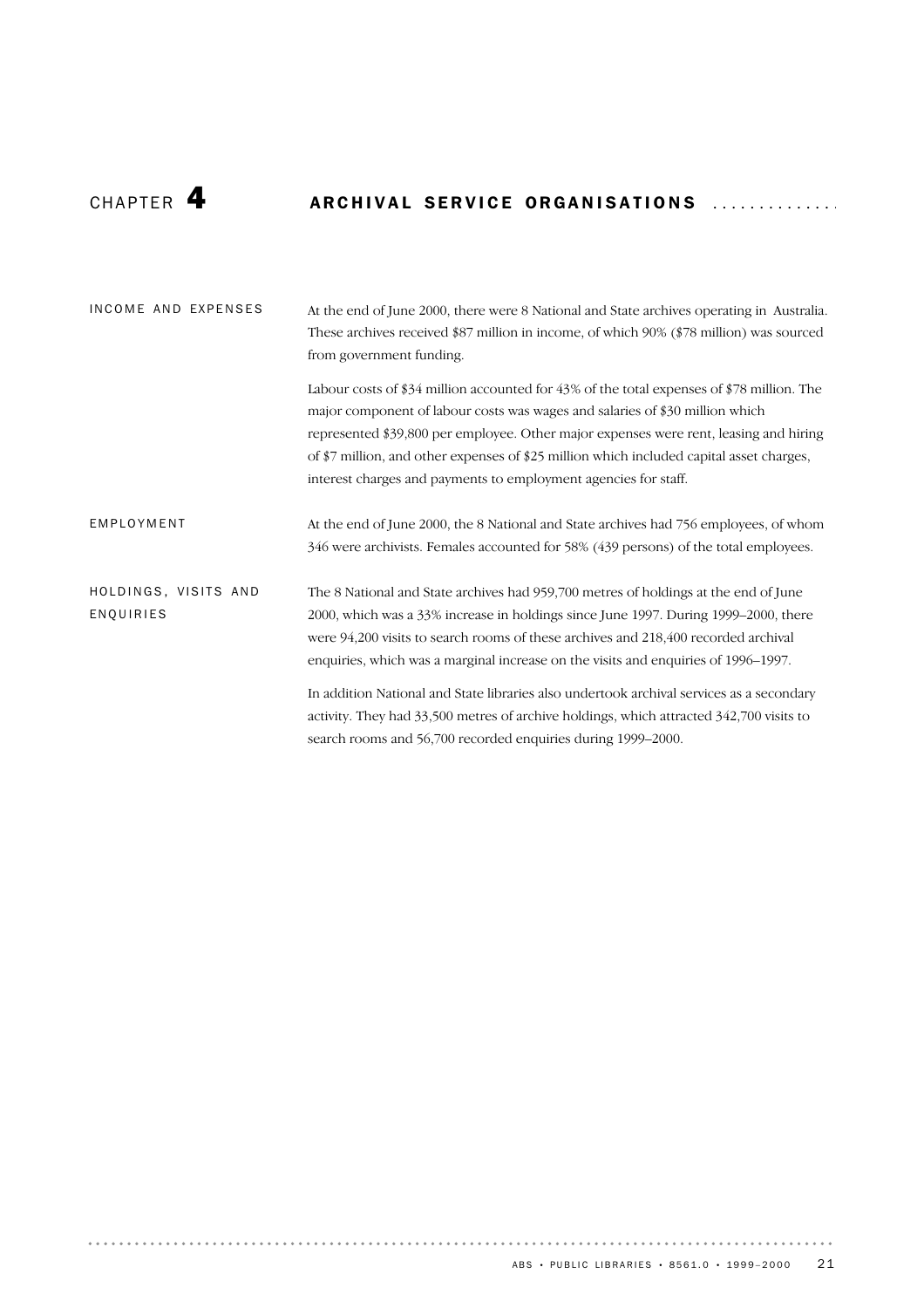## 4.1 KEY AGGREGATES, National and State Archives ................................

|                                                |             | 1996-97 | 1999-2000 |
|------------------------------------------------|-------------|---------|-----------|
|                                                |             |         |           |
| Organisations at end June                      | no.         | 8       | 8         |
| Holdings, visits and enquiries(a)              |             |         |           |
| Archive holdings at end June                   | '000 metres | 722.0   | 959.7     |
| Visits to search rooms                         | '000        | 93.1    | 94.2      |
| Recorded archival enquiries                    | '000        | 211.5   | 218.4     |
| Employment                                     |             |         |           |
| Males                                          | no.         | 316     | 317       |
| Females                                        | no.         | 406     | 439       |
| Total(b)                                       | no.         | 722     | 756       |
| Income                                         |             |         |           |
| Government funding                             | \$m         | 57.0    | 78.2      |
| Income from services to clients                | \$m         | 5.9     | 8.2       |
| Other income                                   | \$m\$       | $-0.4$  | 0.8       |
| Total                                          | \$m\$       | 62.5    | 87.2      |
| <b>Expenses</b>                                |             |         |           |
| Labour costs                                   |             |         |           |
| Wages and salaries                             | \$m         | 26.1    | 30.1      |
| Employer contributions to superannuation funds | \$m         | 3.5     | 3.5       |
| Workers compensation costs                     | \$m\$       | 0.3     | 0.5       |
| Fringe benefits tax                            | \$m         | na      | 0.2       |
| Total                                          | \$m         | 29.8    | 34.3      |
| Depreciation                                   | \$m         | 4.9     | 11.8      |
| Purchases of library materials                 | \$m\$       | 0.7     | 0.2       |
| Rent, leasing and hiring expenses              | \$m         | 10.0    | 6.8       |
| Telecommunication services                     | \$m         | 1.0     | 0.7       |
| Other expenses                                 | \$m\$       | 17.0    | 24.6      |
| Total                                          | \$m         | 63.4    | 78.3      |
|                                                |             |         |           |

na not available

(a) In addition, there were 33,100 metres of archive holdings and 39,300 recorded archival enquires in the eight National and State Libraries.

(b) Of the 756 employees at the end of June 2000, there were 346 archivists and 410 other staff.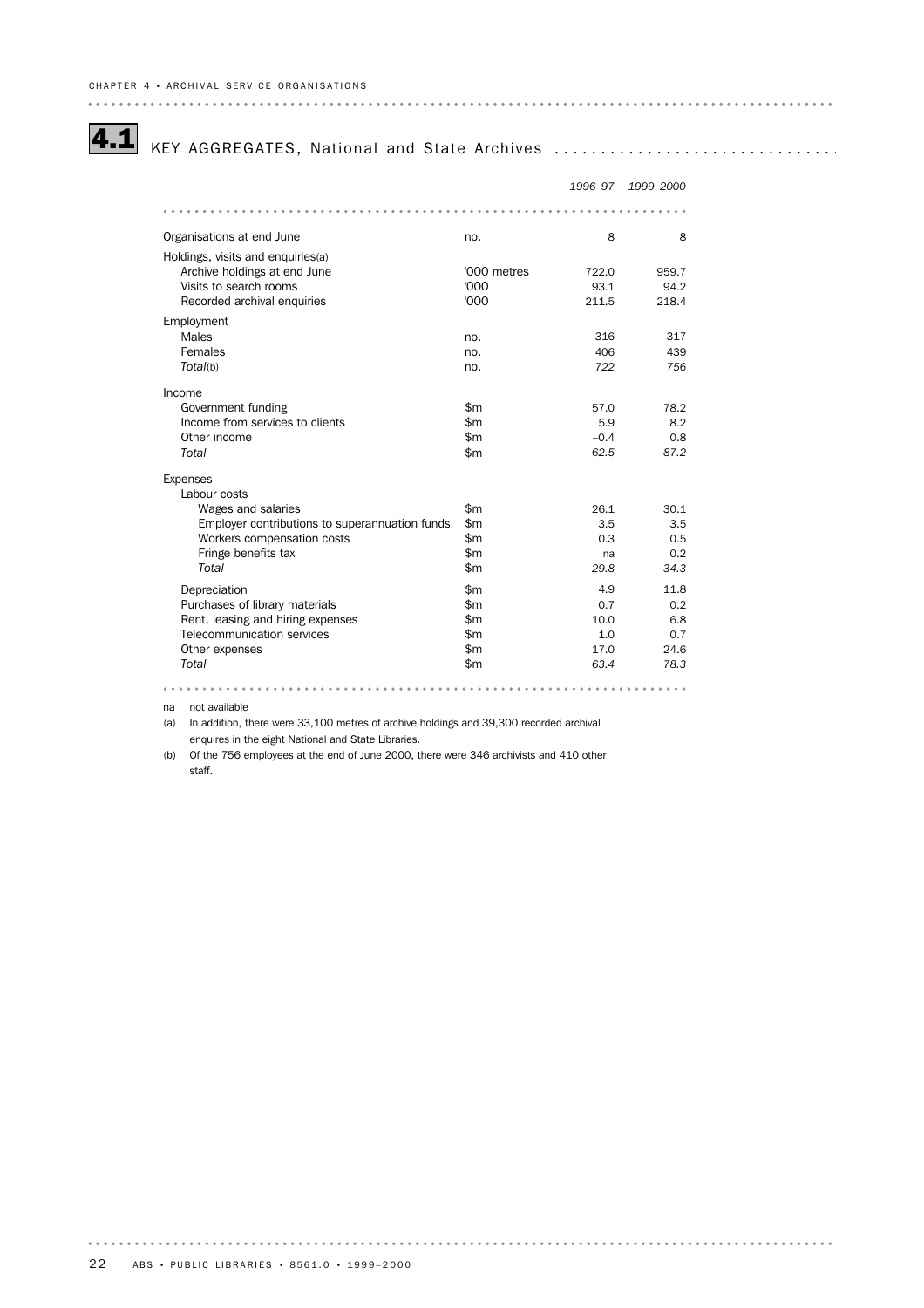### EXPLANATORY NOTES ...........................

| <b>INTRODUCTION</b> | 1<br>This publication presents results, in respect of the 1999–2000 financial year,<br>from an Australian Bureau of Statistics (ABS) census of local government libraries,<br>National and State libraries and archival service organisations.                                                                                                                                                                                                                                                                                                                                                                                                                                                                                                                                                                                                                                  |
|---------------------|---------------------------------------------------------------------------------------------------------------------------------------------------------------------------------------------------------------------------------------------------------------------------------------------------------------------------------------------------------------------------------------------------------------------------------------------------------------------------------------------------------------------------------------------------------------------------------------------------------------------------------------------------------------------------------------------------------------------------------------------------------------------------------------------------------------------------------------------------------------------------------|
| SCOPE               | $\mathbf{2}$<br>For the purposes of this collection, libraries with restricted access such as<br>those operated by educational institutions (universities and schools) and libraries<br>operated by businesses and organisations for internal reference purposes were<br>excluded from the collection.                                                                                                                                                                                                                                                                                                                                                                                                                                                                                                                                                                          |
|                     | 3<br>It should be noted that there are three broad models of local government<br>library organisations. A centralised model exists in South Australia, Western<br>Australia, Tasmania and the Australian Capital Territory where the acquisition,<br>cataloguing and processing of library stock are generally the responsibility of the<br>State library or a government department, with the individual locations being<br>responsible for provision of service delivery. A coordinated model exists in New<br>South Wales and Victoria, where each library location is responsible for the total<br>provision of local government library services, receiving support from the State<br>and local government in the form of subsidies, grants or materials. Local<br>government libraries in Queensland and the Northern Territory have<br>combinations of these two models. |
|                     | There are a number of joint use library locations (e.g. local government and<br>4<br>school libraries) in South Australia, Western Australia and the Australian Capital<br>Territory which have been included in the scope of the survey.                                                                                                                                                                                                                                                                                                                                                                                                                                                                                                                                                                                                                                       |
|                     | 5<br>Care should be taken when comparing data in this publication with that in<br>Libraries and Museums, Australia, 1996-1997 (Cat. no. 8649.0) because the<br>scope of the library survey was different. However, the historical data shown in<br>this publication has been produced on the same basis to allow for accurate<br>comparisons.                                                                                                                                                                                                                                                                                                                                                                                                                                                                                                                                   |
| STATISTICAL UNIT    | 6<br>The statistical unit for National and State libraries and archives was the<br>management unit. The management unit is the highest-level accounting unit<br>within an organisation, having regard for industry homogeneity, for which<br>accounts are maintained.                                                                                                                                                                                                                                                                                                                                                                                                                                                                                                                                                                                                           |
|                     | 7<br>For local government authorities, the unit was defined to be those activities<br>associated with the provision of library services.                                                                                                                                                                                                                                                                                                                                                                                                                                                                                                                                                                                                                                                                                                                                        |
| RELIABILITY OF DATA | Because the collection was a census, the data are not subject to sampling<br>8<br>variability. However, other inaccuracies collectively referred to as non-sampling<br>error may affect the data. These non-sampling errors may arise from a number of<br>sources, including:<br>• errors in the reporting of data by respondents;<br>errors in the capturing or processing of data;<br>estimation for missing or misreported data; and<br>- definition and classification errors.                                                                                                                                                                                                                                                                                                                                                                                              |
|                     | Every effort has been made to reduce non-sampling error to a minimum by<br>9<br>careful design and testing of questionnaires, efficient operating procedures and<br>systems, and appropriate methodology.                                                                                                                                                                                                                                                                                                                                                                                                                                                                                                                                                                                                                                                                       |
|                     |                                                                                                                                                                                                                                                                                                                                                                                                                                                                                                                                                                                                                                                                                                                                                                                                                                                                                 |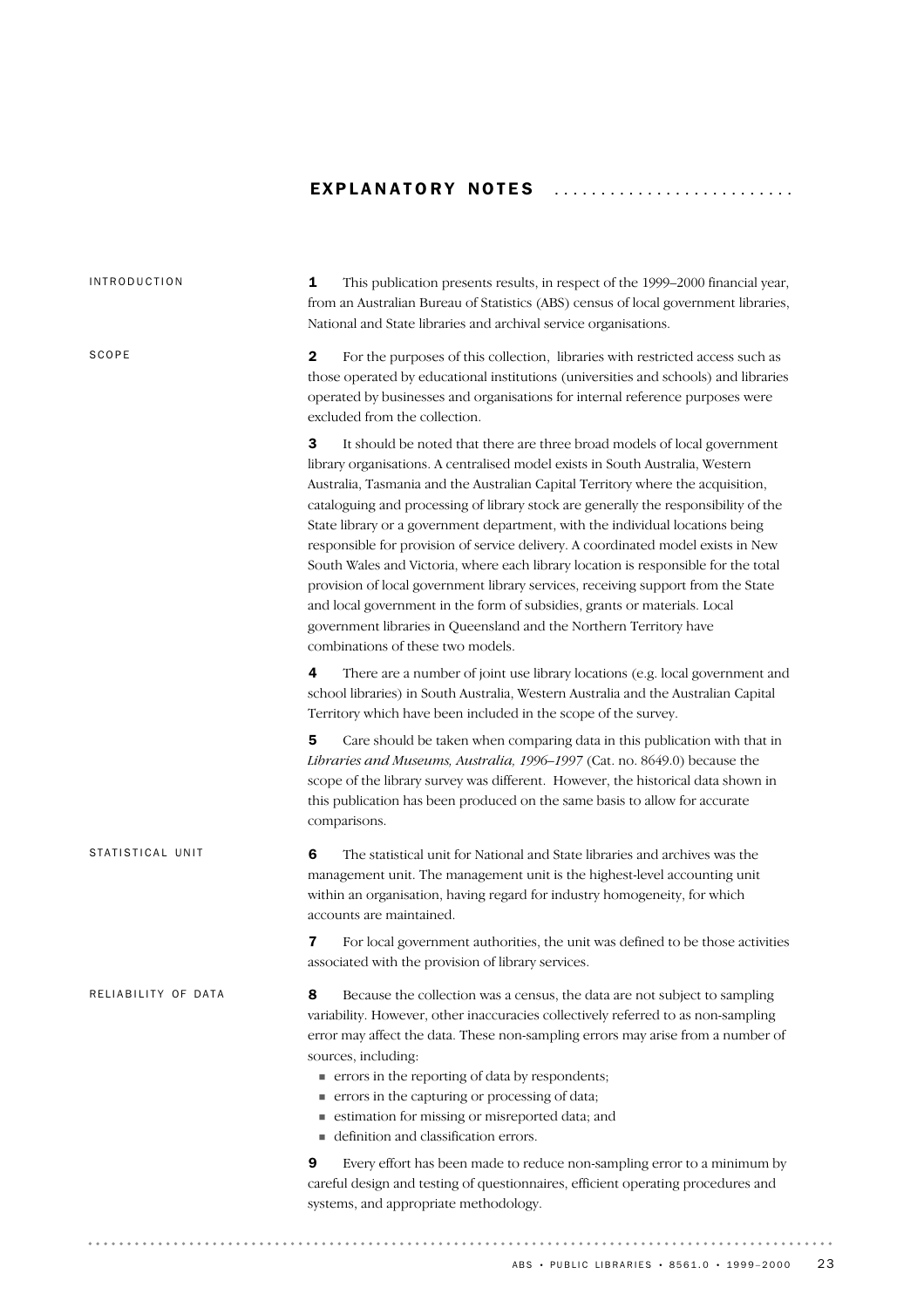| REFERENCE PERIOD                        | Data contained in the tables of this publication relate to all employing<br>10<br>organisations which operated in Australia at any time during the year ended<br>30 June 2000. Counts of organisations include only those that were operating at<br>30 June 2000.                                                               |
|-----------------------------------------|---------------------------------------------------------------------------------------------------------------------------------------------------------------------------------------------------------------------------------------------------------------------------------------------------------------------------------|
| ORGANISATIONS CEASED<br>DURING THE YEAR | A very small number of organisations ceased operations during the<br>11<br>1999–2000 reference period. As is normal ABS procedure, the contributions of<br>these organisations were included in the survey output.                                                                                                              |
| ACKNOWLEDGMENT                          | ABS publications draw extensively on information provided freely by<br>12<br>individuals, businesses, governments and other organisations. Their continued<br>cooperation is very much appreciated; without it, the wide range of statistics<br>published by the ABS would not be available. Information received by the ABS is |

treated in strict confidence as required by the *Census and Statistics Act 1905.*

 $\cdots \cdots \cdots \cdots$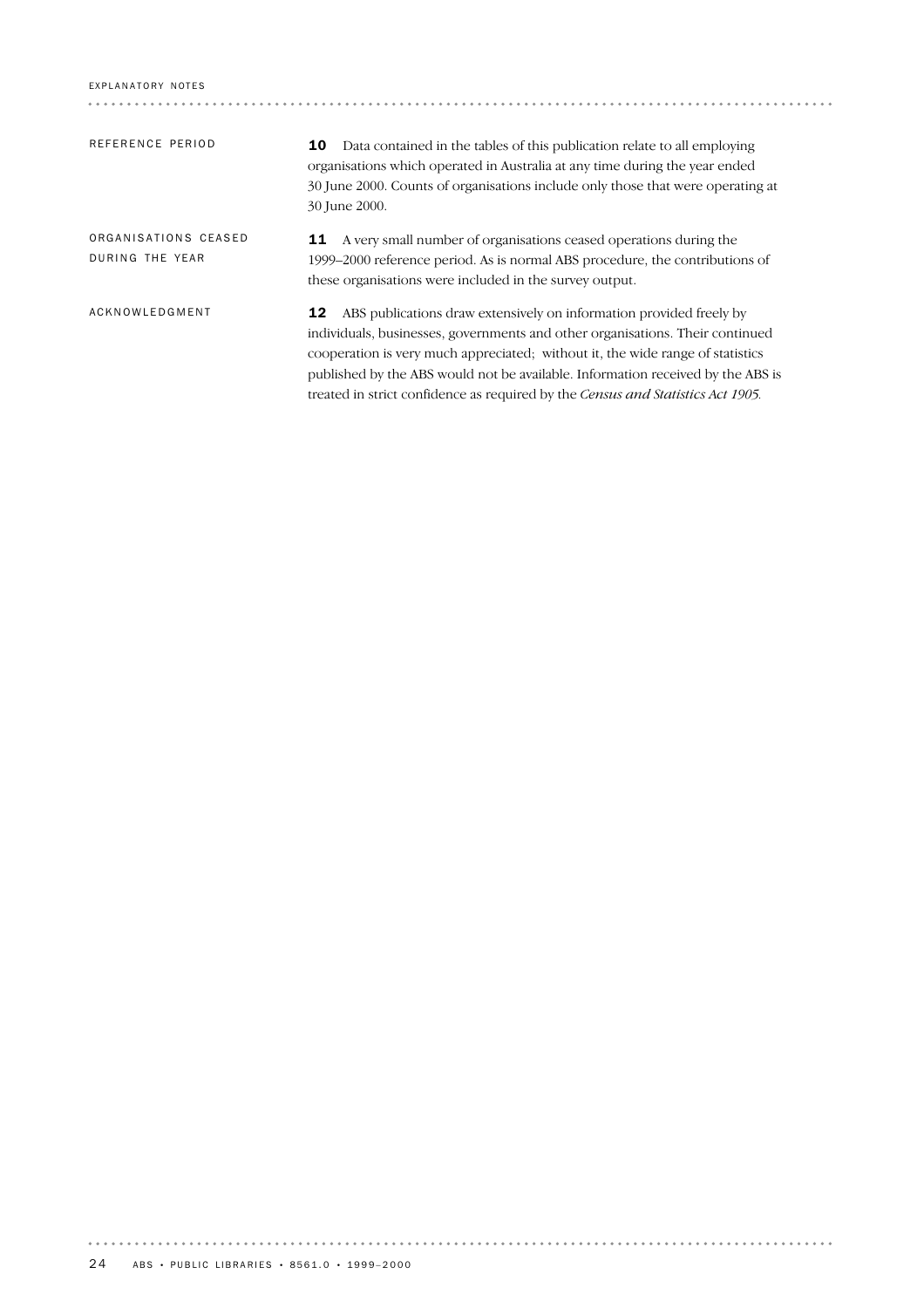## GLOSSARY .......................................

| Acquisitions                                      | This is the value of goods purchased, either expensed or capitalised.                                                                                                                                                                                                                                                                                        |
|---------------------------------------------------|--------------------------------------------------------------------------------------------------------------------------------------------------------------------------------------------------------------------------------------------------------------------------------------------------------------------------------------------------------------|
| Archival service organisations                    | These are organisations whose primary function is the permanent preservation of<br>unique records. They provide services which include description and<br>preservation of archival material and the provision of archival research and<br>reference facilities.                                                                                              |
| Archivist                                         | This item refers to staff holding the relevant qualifications to perform the duties<br>of the position.                                                                                                                                                                                                                                                      |
| Book loans per book stock                         | This item refers to the average number of times that each book in lending stock<br>was loaned out during 1999-2000.                                                                                                                                                                                                                                          |
| Capital asset charge                              | This is an expenditure item recorded in the profit and loss statements of some<br>Federal and State government bodies. This expense is offset within the financial<br>statements by a notional grant. The item is a paper adjustment, to measure the<br>bodies' use of capital during the year.                                                              |
| Capital expenditure                               | Capital expenditure is the sum of outlays for the purchase of fixed tangible and/or<br>intangible assets by the business during the reference period.                                                                                                                                                                                                        |
| Current expenditure (on<br>library materials)     | This item refers to the purchase of library materials expensed during the<br>reference period (i.e. not capitalised).                                                                                                                                                                                                                                        |
| Casual employees                                  | This item refers to employees who are not entitled to take paid holidays or sick<br>days.                                                                                                                                                                                                                                                                    |
| Depreciation                                      | This item refers to financial charges made in the accounts to reflect that part of<br>the value of the asset which may be regarded as having been used up in<br>producing revenue in a particular accounting period. They represent the<br>accounting process of systematically allocating the cost of a non-current asset<br>over its expected useful life. |
| Employees at end of June                          | This item includes working directors, and other employees working for a<br>business during the last pay period in June. Employees absent on paid or prepaid<br>leave are included.                                                                                                                                                                           |
| Employer contributions to<br>superannuation funds | This item refers to the contributions made by the employer to superannuation<br>funds (including employer productivity contributions).                                                                                                                                                                                                                       |
| Financial sponsorships and<br>Other income        | This item includes fundraising from corporations, philanthropic trusts and<br>'friends' groups in the form of donations, bequests, and sponsorships. It also<br>includes other income items not listed elsewhere in the table.                                                                                                                               |
| Freight and cartage expenses                      | This item includes costs charged to a business for the transport and delivery of<br>goods by rail, road, air and/or sea.                                                                                                                                                                                                                                     |
| Fringe benefits tax                               | This item refers to a tax payment by employers when certain benefits in excess of<br>normal wages and salaries are received by their employees in connection with<br>their employment.                                                                                                                                                                       |
| Full-time employees                               | This item refers to employees who work 35 hours or more per week.                                                                                                                                                                                                                                                                                            |
| Government funding                                | This item consists of project or program payments made by Commonwealth,<br>State, Territory, and local government in the form of operational funds for<br>ongoing operations and capital funds to purchase equipment or property.                                                                                                                            |

. . . . . . . . . . . .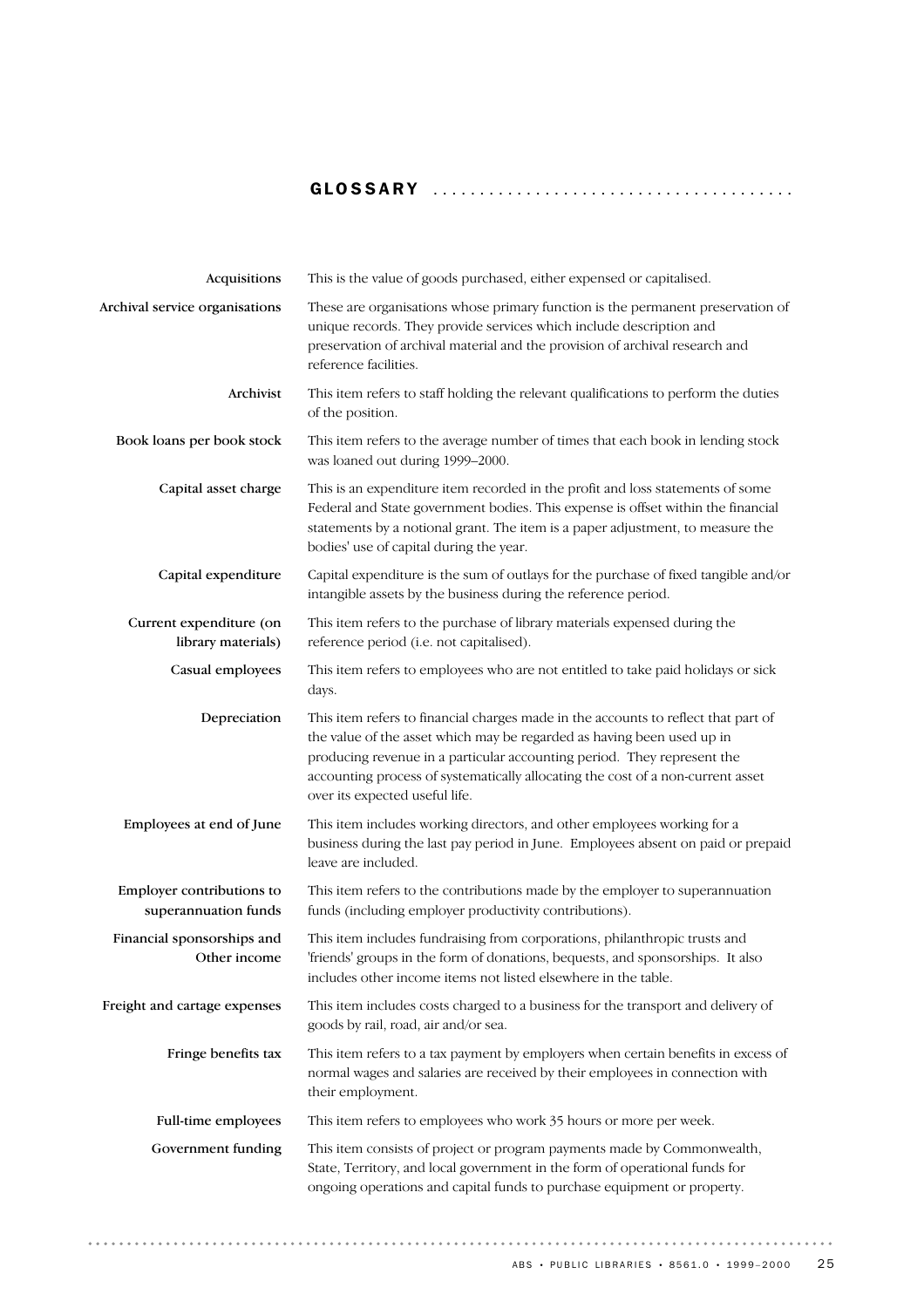. . . . . . . . . . . . . . Income from services to clients This item refers to income generated through the provision of services to library clients and includes membership fees, charges for photocopying, fines and overdue charges. Insurance premiums This item refers to expenses incurred by a business in respect of different types of insurance policies but excluding workers compensation and compulsory third party motor vehicle insurance. Interest income This item refers to income earned through the lending out of funds owned by the entity. Labour costs This item includes those expenses involved in the production of goods and services and includes items such as wages, salaries, employer contributions to superannuation funds, workers compensation costs, fringe benefits tax and payroll tax. Lending stock This item refers to those books, journals, periodicals, audio-visual materials, etc. that are available for loan to the public. Library holdings at end of June This item refers to the number of library holdings as at 30 June 2000, and includes lending and non-lending stock of books, journals, periodicals, audio-visual materials, games, etc. Library holdings per head of This item refers to the total library stock held (including lending and non-lending population stock), divided by the estimated resident population of the relevant State or Territory at 30 June 2000. Library loans per head of This item refers to the number of loans of library materials during 1999–2000, divided by the estimated resident population of the relevant State or Territory at population 30 June 2000. Library visits per head of This item refers to the total number of visits to library locations during population 1999–2000, divided by the estimated resident population of the relevant State or Territory at 30 June 2000. This item refers to staff holding the relevant qualifications to perform the duties Library technicians of the position. Loans during 1999–2000 This item indicates the usage of the lending stock of books and other library materials during the financial year. Locations at end June This is the number of physical locations of library operations and includes branch library locations and mobile services. Memberships/registered This item refers to the number of people registered, at the end of June 2000, to

For public libraries, this item includes expenses such as rent of premises, depreciation, software development, travel and accommodation. For National and State libraries, this item includes capital asset charges, interest charges, payments to employment agencies for staff. Other expenses (for library operations) OPAC workstations These are on-line public access catalogue workstations. This item includes payments to on-line service providers such as internet service providers. On-line subscription payments This item represents all library materials in the collection not available for loan to the public, that is, reference material only. Non-lending stock use the library services. borrowers at the end of June

> For National and State archives, this item includes capital asset charges, interest charges, payments to employment agencies for staff, postage, repair and maintenance, insurance premiums, and paper, printing and stationery.

GLOSSARY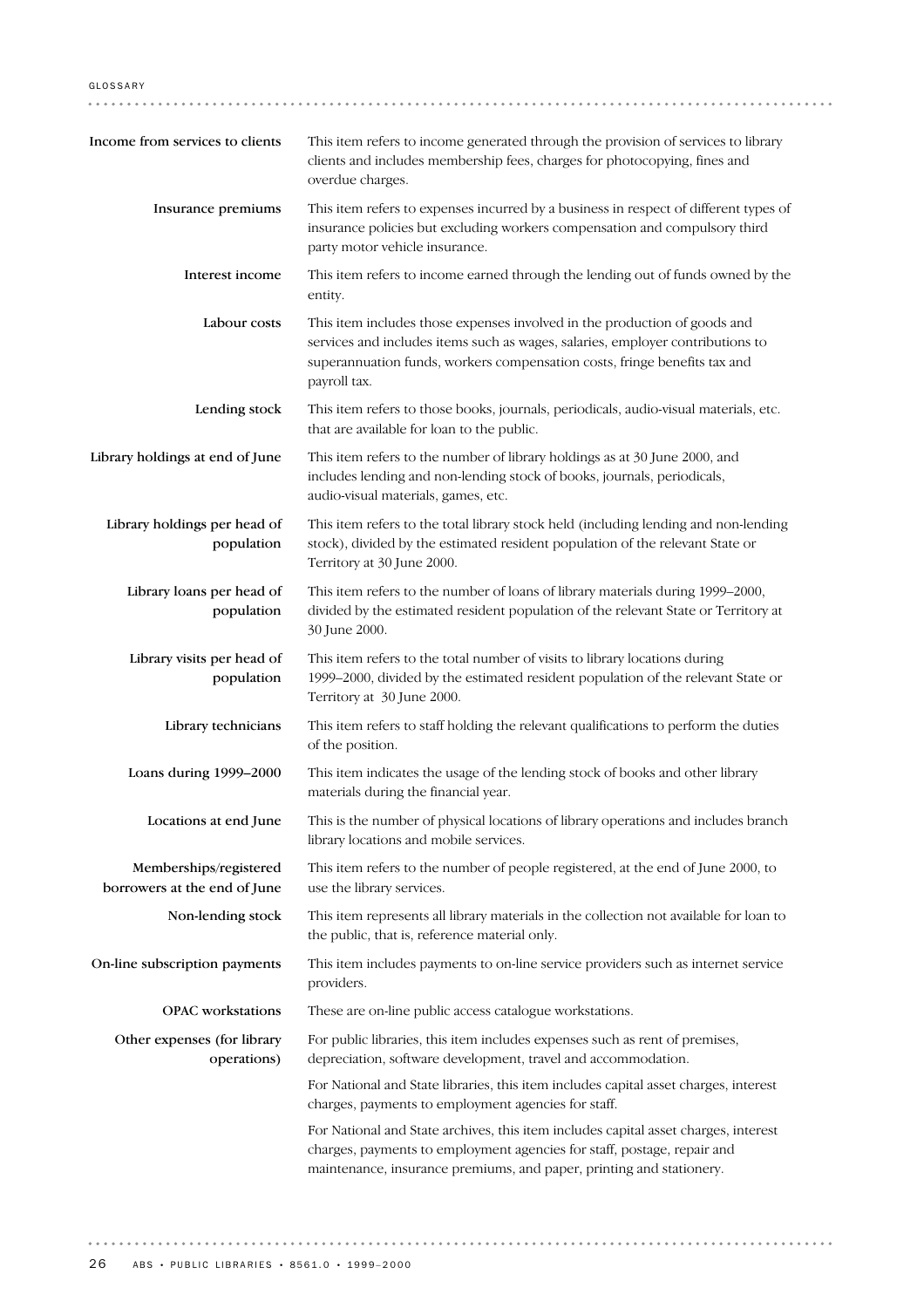| Other income                                 | For National and State libraries, this item includes net profit (loss) on sale of<br>non-current assets.                                                                                                                                                      |
|----------------------------------------------|---------------------------------------------------------------------------------------------------------------------------------------------------------------------------------------------------------------------------------------------------------------|
|                                              | For National and State archives, this item includes bequests, interest income and<br>net profit (loss) on sale of non-current assets.                                                                                                                         |
| Other technology facilities                  | This item includes all other technology available for public use, e.g. facsimile<br>machines, microfiche readers, video recorders, CD players and tape players, etc.                                                                                          |
| Paper, printing and stationery<br>expenses   | This item refers to paper, printing and stationery expenses for office supplies and<br>printing carried out by or for the business.                                                                                                                           |
| Part-time employees                          | This item refers to employees who work less than 35 hours per week.                                                                                                                                                                                           |
| Payments to employment<br>agencies for staff | This item includes payment to employment agencies for procuring the services of<br>staff. This is commonly a temporary contract between the client and the<br>employment agency.                                                                              |
| Postal, mailing and courier<br>services      | This item refers to expenses incurred for the picking up, transport and delivery of<br>addressed or unaddressed mail.                                                                                                                                         |
| Public libraries                             | This includes local government libraries, regional libraries and the local<br>government supported component of joint use libraries.                                                                                                                          |
| Purchases of library materials               | This item includes current expenditure on materials (such as books, journals,<br>periodicals, audio-visual materials, etc) for library operations.                                                                                                            |
| Recorded archival enquiries                  | This item includes enquiries/requests for information at National and State<br>archives.                                                                                                                                                                      |
| Rent, leasing and hiring<br>expenses         | This item refers to costs for the rent, leasing and hiring of vehicles, land,<br>buildings, machinery, equipment and any other property from other businesses<br>or individuals.                                                                              |
| Repair and maintenance<br>expenses           | This item includes costs associated with work undertaken on plant and<br>machinery, etc. to maintain normal business operations.                                                                                                                              |
| Sales of goods                               | This item refers to income derived from the sale of goods in the ordinary course<br>of business operations, including the sales of books, and income from<br>merchandising activities.                                                                        |
| <b>Telecommunication services</b>            | This item includes all payments (of a non-capital nature) for telecommunication<br>services which engage wire, cable or radio transmission.                                                                                                                   |
| Visits during 1999-2000                      | This item refers to the number of visits to library locations (branches and mobile<br>services), during the financial year.                                                                                                                                   |
| Volunteers                                   | This item refers to volunteers who provide assistance in the forms of time, labour<br>and/or skills, and receive no payment, either monetary or in kind, in return.                                                                                           |
| Volunteer hours                              | This item refers to the number of hours worked by volunteers during June 2000.                                                                                                                                                                                |
| Wages and salaries                           | This item refers to payments accruing to all employees during the financial year<br>including provisions for employee entitlements, severance, termination and<br>redundancy payments.                                                                        |
| Workers compensation costs                   | This item refers to the compulsory insurance cover to be taken out by all<br>employers, except for self-insured workers, according to legislative schemes to<br>cover employees suffering injury or disease in the course of or arising out of<br>employment. |